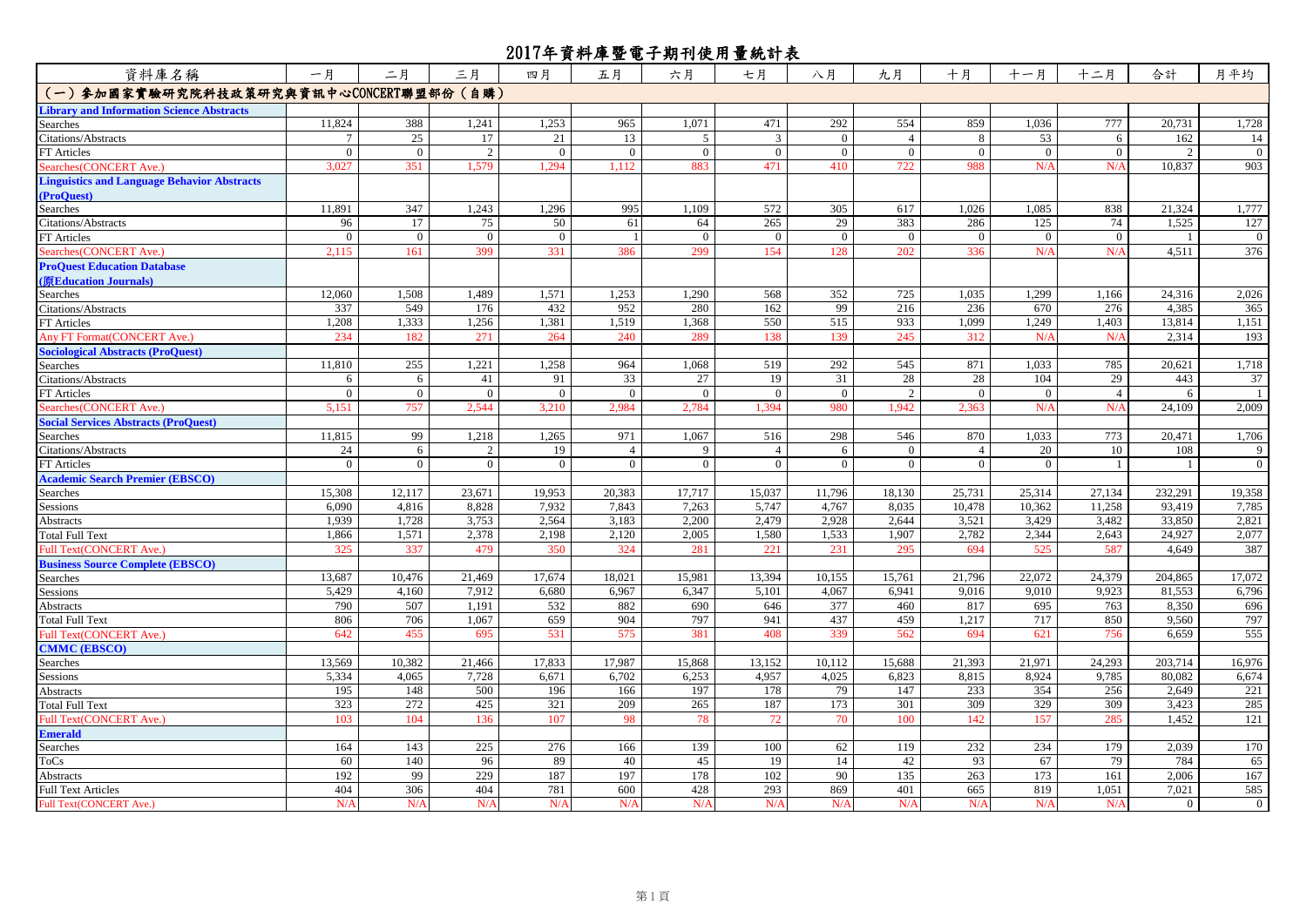| 資料庫名稱                                       | 一月             | 二月     | 三月     | 四月     | 五月           | 六月                              | 七月     | 八月       | 九月     | 十月             | 十一月            | 十二月            | 合計      | 月平均            |
|---------------------------------------------|----------------|--------|--------|--------|--------------|---------------------------------|--------|----------|--------|----------------|----------------|----------------|---------|----------------|
| <b>MLA (EBSCO)</b>                          |                |        |        |        |              |                                 |        |          |        |                |                |                |         |                |
| Searches                                    | 8,521          | 6,147  | 13,383 | 11,264 | 10,716       | 9,199                           | 7,269  | 5,257    | 8,985  | 12,405         | 12,971         | 14,426         | 120,543 | 10,045         |
| Sessions                                    | 3,291          | 2,266  | 4,543  | 3,935  | 3.917        | 3,578                           | 2,751  | 2,031    | 3,990  | 5,151          | 5,358          | 5,911          | 46,722  | 3,894          |
| Abstracts                                   | 89             | 23     | 120    | 217    | 135          | 151                             | 39     | 32       | 95     | 130            | 105            | 180            | 1,316   | 110            |
| Searches (CONCERT Ave.)                     | 1,746          | 1,341  | 2,830  | 2,100  | 2,184        | 1,907                           | 1,998  | .247     | 2,129  | 2,980          | 2,831          | 3,139          | 26.432  | 2,203          |
| <b>IEL</b>                                  |                |        |        |        |              |                                 |        |          |        |                |                |                |         |                |
| Searches                                    | 650            | 570    | 968    | 763    | 831          | 993                             | 836    | 682      | 625    | 654            | 712            | 867            | 9,151   | 763            |
| Abstracts                                   | 1,345          | 1,636  | 2,596  | 1,848  | 2,327        | 2,771                           | 2,237  | 1,761    | 1,776  | 2,261          | 2,647          | 3,034          | 26,239  | 2,187          |
| <b>Article Requests</b>                     | 2,446          | 2,952  | 4,389  | 3,367  | 3,507        | 4,419                           | 3,201  | 2,812    | 2,701  | 3,499          | 3,705          | 4,058          | 41,056  | 3,421          |
| Page Views                                  | 15,744         | 17,956 | 28,466 | 20,061 | 20,089       | 21,246                          | 17,132 | 14,042   | 13,443 | 16,990         | 18,685         | 21,528         | 225,382 | 18,782         |
| Visits                                      | 1,092          | 1,240  | 1,873  | 1,812  | 2,101        | 2,188                           | 1,673  | 1,550    | 1,669  | 1,916          | 2,258          | 2,605          | 21,977  | 1,831          |
| Full Text(CONCERT Ave.)                     | 6,953          | 7,075  | 10,387 | 8,456  | 9,525        | 8,799                           | 7,936  | 7,977    | 8,962  | 8,788          | 9,829          | 10,850         | 105,537 | 8,795          |
| <b>InCites JCR</b>                          |                |        |        |        |              |                                 |        |          |        |                |                |                |         |                |
| <b>Sessions</b>                             | 225            | 350    | 521    | 380    | 769          | 911                             | 729    | 832      | 1,127  | 1,220          | 932            | 1.004          | 9,000   | 750            |
| <b>Record Views</b>                         | 103            | 185    | 280    | 171    | 259          | 538                             | 169    | 305      | 772    | 587            | 309            | 314            | 3,992   | 333            |
| <b>Oueries</b>                              | 665            | 1,460  | 2,009  | 1,229  | 1,914        | 2,630                           | 1,139  | 2,116    | 6,019  | 3,614          | 2,001          | 2,152          | 26,948  | 2,246          |
| Queries(CONCERT Ave.)                       | 1,108          | 1,377  | 1,795  | 1.771  | 1.668        | 2,737                           | 1,386  | 1,544    | 2,189  | 2,223          | 1,826          | 1.887          | 21,511  |                |
| <b>ISTOR</b>                                |                |        |        |        |              |                                 |        |          |        |                |                |                |         |                |
| Searches                                    | 1,047          | 911    | 1,622  | 1,467  | 1,727        | 1,373                           | 1,393  | 570      | 1,306  | 2,105          | 2,031          | 1,751          | 17,303  | 1,442          |
| Full Text                                   | 2,178          | 1,574  | 2,394  | 2,904  | 2,947        | 3,603                           | 2,952  | 1,564    | 1,942  | 3,511          | 3,529          | 3,711          | 32,809  | 2,734          |
| Full-Text Page HTML(CONCERT Ave.)           |                |        |        |        |              | JSTOR無法提供單個資料庫使用統計,因此恕不提供聯盟統計資訊 |        |          |        |                |                |                | N/A     |                |
| <b>Nature Journals Online (Nature Only)</b> |                |        |        |        |              |                                 |        |          |        |                |                |                |         |                |
| Searches                                    | 160            | 100    | 42     | 63     | 320          | 16                              | 188    | 132      | 331    | 376            | 265            | 180            | 2,173   | 181            |
| $\Gamma$ o $\mathrm{Cs}$                    | 53             | 71     | 125    | 31     | 84           | 67                              | 25     | 80       | 151    | 52             | 142            | 91             | 972     | 81             |
| Abstracts                                   | 206            | 189    | 399    | 334    | 418          | 315                             | 177    | 103      | 182    | 149            | 66             | $\overline{1}$ | 2.539   | 212            |
| <b>Full Text Total Requests</b>             | 1,212          | 974    | 2,020  | 871    | 1,452        | 1,551                           | 971    | 1,028    | 1,330  | 1,513          | 1,944          | 2,234          | 17,100  | 1,425          |
| Full Text Total Requests(CONCERT Ave.)      | 548            | 688    | 906    | 714    | 758          | 680                             | 622    | 630      | 741    | 867            | 939            | 986            | 9,079   | 757            |
| <b>Naxos Music Library</b>                  |                |        |        |        |              |                                 |        |          |        |                |                |                |         |                |
| <b>Total Logins</b>                         | 428            | 328    | 434    | 442    | 339          | 334                             | 360    | 332      | 359    | 483            | 447            | 469            | 4,755   | 396            |
| Total number of tracks played               | 3,078          | 2,606  | 2,626  | 2,485  | 2,326        | 1,981                           | 2,254  | 2,206    | 2,465  | 4,442          | 5,407          | 4,733          | 36,609  | 3,051          |
| <b>Cotal number of Turnaways</b>            | 202            | 246    | 90     | 153    | 100          | 51                              | 49     | 26       | 55     | 67             | 55             | 106            | 1,200   | 100            |
| Total number of tracks played(CONCERT Ave.) | 1,381          | 1.192  | .577   | 1,234  | 1,123        | 1,122                           | 1,012  | .000     | 1,042  | .888           | 1,912          | $N/\ell$       | 14,483  | 1,207          |
| <b>Oxford Art Online</b>                    |                |        |        |        |              |                                 |        |          |        |                |                |                |         |                |
| Searches                                    | 113            | 71     | 294    | 254    | 124          | 153                             | 47     | 20       | 211    | 369            | 165            | 106            | 1,927   | 161            |
| Sessions                                    | 57             | 23     | 75     | 88     | 62           | 65                              | 13     | 9        | 79     | 71             | 71             | 47             | 660     | 55             |
| Full Texts                                  | 97             | 44     | 210    | 249    | 119          | 143                             | 16     | 22       | 224    | 254            | 147            | 42             | 1,567   | 131            |
| ection Requested(CONCERT Ave.)              | 35             | 19     | 95     | 79     | 40           | 55                              | 61     | 133      | 126    | 434            | 142            | 78             | 1,297   | 108            |
| <b>Oxford Journals Online</b>               |                |        |        |        |              |                                 |        |          |        |                |                |                |         |                |
| Full-Texts (現刊)                             | 860            | 834    | 1,084  | 901    | 917          | 1,009                           | 691    | 751      | 1,031  | 1,186          | 1,338          | 2,070          | 12,672  | 1,056          |
| Full-Texts (過刊)                             | 43             | 25     | 38     | 24     | 20           | 17                              | 13     | 13       | 22     | 40             | 50             | 33             | 338     | 28             |
| Full-Text(CONCERT Ave.)                     | 1,279          | 1,642  | 2,267  | 1.843  | 1,336        | 1,771                           | 1,672  | 1,547    | 1,542  | 1.439          | 1,969          | 1.910          | 20,217  | 1,685          |
| <b>Oxford Music Online</b>                  |                |        |        |        |              |                                 |        |          |        |                |                |                |         |                |
| Searches                                    | 758            | 380    | 1,096  | 957    | 583          | 603                             | 286    | 275      | 728    | 1,314          | 749            | 664            | 8,393   | 699            |
| Sessions                                    | 320            | 163    | 436    | 414    | 259          | 225                             | 151    | 149      | 300    | 468            | 315            | 282            | 3,482   | 290            |
| <b>Full Texts</b>                           | 1,219          | 515    | 1,551  | 1,380  | 943          | 809                             | 538    | 469      | 1,011  | 1,917          | 1,553          | 597            | 12,502  | 1,042          |
| Section Requested(CONCERT Ave.)             | 239            | 207    | 305    | 240    | 211          | 174                             | 102    | 160      | 324    | 604            | 648            | 158            | 3,372   | 281            |
| <b>Science Online</b>                       |                |        |        |        |              |                                 |        |          |        |                |                |                |         |                |
| Searches                                    | $\overline{0}$ |        | 9      | 3      | $\mathbf{0}$ | 10                              | 5      | $\Omega$ | 15     | $\overline{4}$ | $\overline{0}$ | 6              | 53      | $\overline{4}$ |
| $\Gamma$ o $\mathrm{Cs}$                    | 135            | 118    | 202    | 79     | 79           | 124                             | 47     | 113      | 114    | 132            | 74             | 110            | 1,327   | 111            |
| Abstracts                                   | 218            | 227    | 351    | 304    | 389          | 388                             | 206    | 318      | 301    | 394            | 315            | 401            | 3,812   | 318            |
| Full Text                                   | 276            | 307    | 467    | 389    | 468          | 468                             | 274    | 398      | 422    | 563            | 417            | 540            | 4,989   | 416            |
| Full Text Article Requests(CONCERT Ave.)    | 498            | 461    | 596    | 549    | 564          | 526                             | 475    | 467      | 515    | 558            | 586            | 558            | 6,353   | 529            |
|                                             |                |        |        |        |              |                                 |        |          |        |                |                |                |         |                |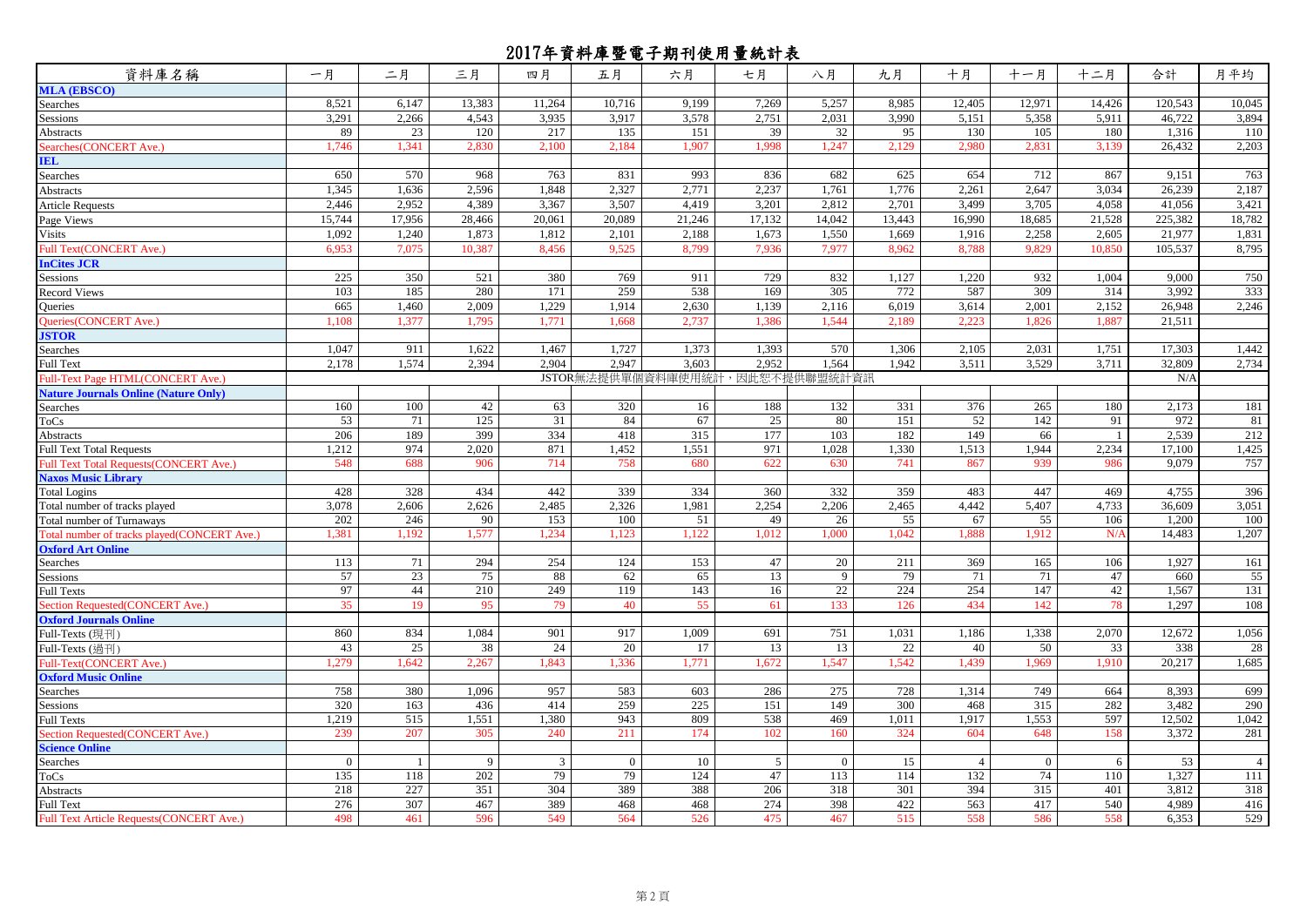| 資料庫名稱                                                           | 一月      | 二月      | 三月      | 四月      | 五月      | 六月          | 七月                 | 八月      | 九月      | 十月      | 十一月     | 十二月     | 合計        | 月平均            |
|-----------------------------------------------------------------|---------|---------|---------|---------|---------|-------------|--------------------|---------|---------|---------|---------|---------|-----------|----------------|
| <b>ScienceDirect Online(SDOL)</b>                               |         |         |         |         |         |             |                    |         |         |         |         |         |           |                |
| Searches                                                        | 2,732   | 1,935   | 2,026   | 2,750   | 2,667   | 2,451       | 1,820              | 1,830   | 2,483   | 3,822   | 4,048   | 3,398   | 31,962    | 2,664          |
| Sessions                                                        | 15.067  | 14,511  | 10.721  | 8.459   | 17.781  | 16.474      | 14,130             | 5.404   | 12,111  | 13,569  | 13.973  | 16.140  | 158,340   | 13,195         |
| Full Text                                                       | 14,907  | 13,822  | 20,887  | 20,192  | 20,951  | 18,676      | 13,935             | 13,669  | 14,028  | 28,705  | 22,972  | 23,298  | 226,042   | 18,837         |
| Full Text(CONCERT Ave.)                                         | 14,781  | 10,784  | 14,934  | 12,839  | 12,814  | 12,836      | 10,877             | 11,010  | 12,521  | 13,212  | 13,349  | 15,695  | 155,652   | 12,971         |
| <b>Scopus</b>                                                   |         |         |         |         |         |             |                    |         |         |         |         |         |           |                |
| Searches                                                        | 2,070   | 1,754   | 4,043   | 3,251   | 7,358   | 4,575       | 2,235              | 2,379   | 2,426   | 3,165   | 3,115   | 3,187   | 39,558    | 3,297          |
| <b>Sessions</b>                                                 | 994     | 760     | 1,566   | 1,400   | 2,061   | 1,233       | 847                | 13,050  | 11,055  | 12.450  | 3,163   | 18,480  | 67,059    | 5,588          |
| Oocuments via Download Manager                                  | 332     | 104     | 611     | 1,428   | 217     | 1,230       | 4,252              | 116     | 189     | 263     | 360     | 200     | 9,302     | 775            |
| View at Publisher Links                                         | 230     | 248     | 526     | 817     | 571     | 739         | 1,226              | 515     | 262     | 361     | 395     | 365     | 6,255     | 521            |
| Searches Run(CONCERT Ave.)                                      | 1,966   | 1,795   | 2,837   | 2,170   | 2,545   | 2,506       | 3,128              | 2,793   | 2,457   | 2,301   | 2,592   | 2,522   | 29,612    | 2,468          |
| <b>SpringerLink</b>                                             |         |         |         |         |         |             |                    |         |         |         |         |         |           |                |
| Full Text                                                       | 2,704   | 2,305   | 3,869   | 2,532   | 2,841   | 3,034       | 2,586              | 2,212   | 3,177   | 2,889   | 3,602   | 3,943   | 35,694    | 2,975          |
| Full Text (CONCERT Ave.)                                        | 3,513   | 5,250   | 5,525   | 3,868   | 4.061   | 3.808       | 3,576              | 3,272   | 3,869   | 4,286   | 4,429   | 5,191   | 50,648    | 4,221          |
| <b>Wiley Online Library</b>                                     |         |         |         |         |         |             |                    |         |         |         |         |         |           |                |
| Table of Contents                                               | 1,199   | 1,330   | 1,551   | 1,272   | 1,655   | 1,855       | 1,361              | 995     | 1,475   | 1,034   | 1,721   | 2,000   | 17,448    | 1,454          |
| Abstracts                                                       | 2,349   | 2,119   | 2,840   | 2,874   | 3,318   | 2,931       | 2,321              | 1,960   | 2,413   | 2,830   | 3,133   | 3,177   | 32,265    | 2,689          |
| <b>Full Text Article Requests</b>                               | 5,691   | 4,953   | 7,174   | 6,150   | 7,267   | 7,084       | 5,437              | 4,918   | 6,527   | 6,103   | 7,549   | 8.025   | 76,878    | 6,407          |
| Full Text(CONCERT Ave.)                                         | 8,142   | 8.550   | 11.554  | 9.744   | 10.453  | 10.212      | 9,696              | 9.393   | 10.859  | 10.765  | 10.694  | 12,072  | 122,134   | 10,178         |
| 天下知識庫                                                           |         |         |         |         |         |             |                    |         |         |         |         |         |           |                |
| Searches                                                        | 1,596   | 1,302   | 1,645   | 1,008   | 980     | 1,071       | 14                 | 1,806   | 1,252   | 4,688   | 2,264   | 1,414   | 19,040    | 1,587          |
| Full Text                                                       | 391     | 205     | 460     | 524     | 470     | 328         | 305                | 800     | 536     | 1,127   | 1,004   | 400     | 6,550     | 546            |
| full Text(CONCERT Ave.)                                         | 220     | 221     | 370     | 345     | 361     | 267         | 139                | 271     | 431     | 578     | 553     | 277     | 4,033     | 336            |
| 華藝線上圖書館                                                         |         |         |         |         |         |             |                    |         |         |         |         |         |           |                |
| 華藝總瀏覽次數                                                         | 195,716 | 125,722 | 219,055 | 209,133 | 225,763 | 198,889     | 132,423            | 108,987 | 171,097 | 270,211 | 287,771 | 326,832 | 2,471,599 | 205,967        |
| 總檢索數                                                            | 39,146  | 25,800  | 44,313  | 41,858  | 43,750  | 38,801      | 25,520             | 20,060  | 32,598  | 52,350  | 53,610  | 61,412  | 479,218   | 39,935         |
| Full Text(CEPS電子全文下載數)                                          | 16,391  | 10,504  | 17,654  | 17,032  | 18,966  | 16,846      | 11,102             | 9,457   | 13,637  | 21,064  | 23,758  | 26,515  | 202,926   | 16,911         |
| Full Text(CONCERT Ave.)                                         | 2,862   | 2,262   | 4,594   | 3,881   | 4,238   | 3,337       | 2,469              | 2,035   | 2,655   | 4,241   | 4,610   | 5,103   | 42,287    | 3,524          |
| Full Text(CETD電子全文下載數)                                          | 1,312   | 938     | 1.613   | 1.509   | 1,714   | 1.637       | 1,190              | 848     | 1.125   | 2.003   | 2.123   | 2.428   | 18.440    | 1,537          |
| Full Text(CONCERT Ave.)                                         | 362     | 261     | 473     | 418     | 452     | 403         | 286                | 249     | 298     | 489     | 542     | 2,089   | 6,322     | 527            |
| 慧科大中華新聞網(台灣版)                                                   |         |         |         |         |         |             |                    |         |         |         |         |         |           |                |
| 瀏覽次數                                                            | 211     | 480     | 732     | 960     | 992     | 852         | 874                | 1,114   | 1,616   | 1,546   | 1,648   | 9,520   | 20,545    | 1,712          |
| 登錄次數                                                            | 48      | 65      | 170     | 99      | 93      | 85          | 80                 | 87      | 113     | 73      | 81      | 125     | 1,119     | 93             |
| 劉覽次數(CONCERT Ave.)                                              |         |         |         |         |         |             | 因各校使用量落差極大,故不提供平均值 |         |         |         |         |         | N/A       | N/A            |
|                                                                 |         |         |         |         |         |             |                    |         |         |         |         |         |           |                |
| (二) 参加國家實驗研究院科技政策研究與資訊中心CONCERT聯盟部份 (National Academic License) |         |         |         |         |         |             |                    |         |         |         |         |         |           |                |
| <b>OCLC WorldCat Discovery Services-OCLC</b>                    |         |         |         |         |         |             |                    |         |         |         |         |         |           |                |
| <b>Collection (OCLC FirstSearch)</b>                            |         |         |         |         |         |             |                    |         |         |         |         |         |           |                |
| Searches                                                        | 23      | 25      | 35      | 27      | 34      | 33          | 6                  | 23      | 44      | 51      | 52      | 18      | 371       | 31             |
| Sessions                                                        | 379     | 399     | 414     | 312     | 398     | 452         | 391                | 292     | 447     | 480     | 498     | 458     | 4,920     | 410            |
| Searches(CONCERT Ave.)                                          | 23      | 30      | 29      | 33      | 20      | 23          | 15                 | 20      | 38      | 51      | 31      | N/4     | 313       | 26             |
| <b>ProQuest Dissertations &amp; Theses: A&amp;I (PODT)</b>      |         |         |         |         |         |             |                    |         |         |         |         |         | $\Omega$  | $\mathbf{0}$   |
| <b>Searches</b>                                                 | 11,930  | 1,244   | 1,529   | 1,707   | 1,125   | 1,128       | 581                | 361     | 915     | 1,116   | 1,662   | 1,010   | 24,308    | 2,026          |
| Citations/Abstracts                                             | 166     | 54      | 1,975   | 983     | 187     | 218         | 140                | 151     | 559     | 542     | 549     | 243     | 5,767     | 481            |
| FT Articles                                                     | 261     | 108     | 294     | 373     | 289     | 227         | 190                | 161     | 265     | 493     | 506     | 393     | 3,560     | 297            |
| Citations/Abstracts(CONCERT Ave.)                               |         |         |         |         |         | PQDT部分單位使用統 | 十有疑慮,故             | 公布      |         |         |         |         |           |                |
| <b>OmniFile Full Text Select (EBSCO)</b>                        |         |         |         |         |         |             |                    |         |         |         |         |         |           | $\overline{0}$ |
| Searches                                                        | 13,589  | 10,408  | 21,312  | 17,803  | 18,051  | 15,957      | 13,196             | 10,125  | 15,845  | 21,433  | 21,993  | 23,588  | 203,300   | 16,942         |
| Sessions                                                        | 5,335   | 4,088   | 7,657   | 6,744   | 6,740   | 6,253       | 4,973              | 4,050   | 6,891   | 8,879   | 8,991   | 9,704   | 80,305    | 6,692          |
| Abstracts                                                       | 196     | 181     | 291     | 293     | 253     | 323         | 232                | 376     | 256     | 253     | 424     | 349     | 3,427     | 286            |
| <b>Total Full Text</b>                                          | 386     | 325     | 423     | 686     | 445     | 631         | 457                | 340     | 532     | 529     | 689     | 815     | 6,258     | 522            |
| Full Text(CONCERT Ave.)                                         | 104     | 111     | 209     | 156     | 140     | 92          | 88                 | 123     | 120     | 168     | 161     | 161     | 1,633     | 136            |
| <b>Reaxys</b>                                                   |         |         |         |         |         |             |                    |         |         |         |         |         |           |                |
| Searches                                                        | 3,091   | 3,929   | 4,911   | 4,013   | 4,361   | 4,108       | 4,740              | 3,490   | 3,109   | 2,301   | 2,911   | 2,068   | 43,032    | 3,586          |
| Searches(CONCERT Ave.)                                          | 1,059   | 1,303   | 1,505   | 1,309   | 1,486   | 1,570       | 1,615              | 1,347   | 1,431   | 1,366   | 1,056   | 978     | 16,025    | 1,335          |
|                                                                 |         |         |         |         |         |             |                    |         |         |         |         |         |           |                |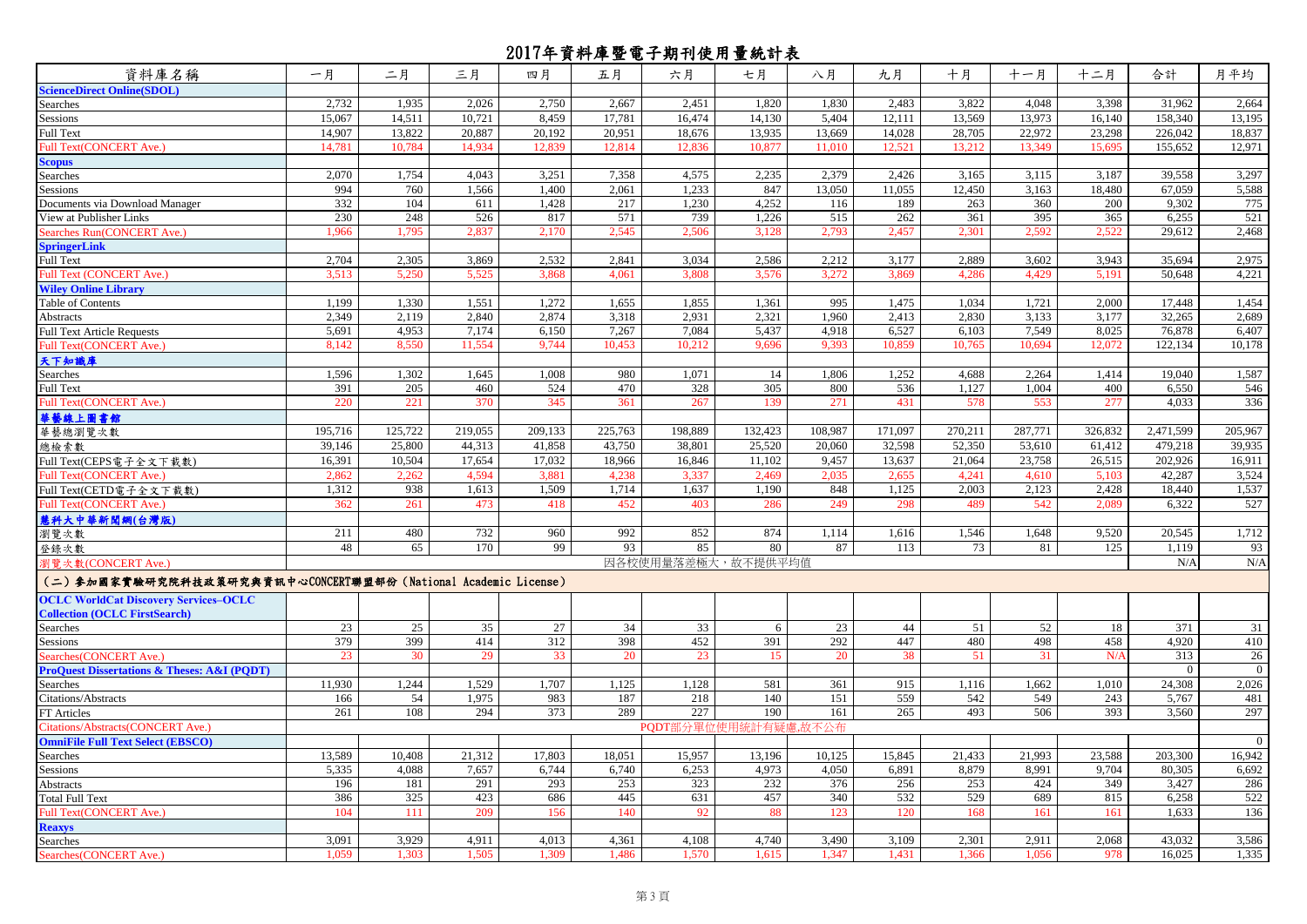| 資料庫名稱                                               | 一月              | 二月              | 三月    | 四月    | 五月    | 六月           | 七月             | 八月             | 九月    | 十月    | 十一月          | 十二月          | 合計     | 月平均            |
|-----------------------------------------------------|-----------------|-----------------|-------|-------|-------|--------------|----------------|----------------|-------|-------|--------------|--------------|--------|----------------|
| (三) CONCERT聯盟以外部份                                   |                 |                 |       |       |       |              |                |                |       |       |              |              |        |                |
| <b>ACM</b>                                          |                 |                 |       |       |       |              |                |                |       |       |              |              |        |                |
| Searches                                            | 255             | 291             | 289   | 320   | 627   | 255          | 240            | 341            | 340   | 450   | 393          | 360          | 4,161  | 347            |
| <b>Article Requests</b>                             | 374             | 368             | 459   | 602   | 668   | 450          | 392            | 410            | 588   | 473   | 626          | 462          | 5,872  | 489            |
| <b>ACS</b>                                          |                 |                 |       |       |       |              |                |                |       |       |              |              |        |                |
| Searches                                            | 925             | 1,284           | 1,509 | 1,131 | 1,237 | 852          | 2,218          | 2,365          | 4,954 | 6,667 | 3,529        | 3.694        | 30.365 | 2,530          |
| <b>Total Full Text</b>                              | 4,606           | 4,661           | 5,918 | 4,250 | 5,335 | 4,644        | 3,819          | 3,492          | 4,892 | 5,322 | 4,654        | 4,889        | 56,482 | 4,707          |
| AIP電子期刊                                             |                 |                 |       |       |       |              |                |                |       |       |              |              |        |                |
| Searches                                            | 23              | 33              | 269   | 38    | 160   | 158          | 62             | 82             | 106   | 94    | 186          | 363          | 1,574  | 131            |
| <b>Total Full Text</b>                              | 342             | 346             | 694   | 384   | 548   | 414          | 331            | 526            | 437   | 406   | 513          | 618          | 5,559  | 463            |
| <b>Alexander Music Online</b>                       |                 |                 |       |       |       |              |                |                |       |       |              |              |        |                |
| Searches                                            | 84              | 172             | 163   | 115   | 176   | $\mathbf{0}$ | 15             | 63             | 249   | 547   | 256          | 250          | 2,090  | 174            |
| Clicks                                              | 32              | 80              | 72    | 50    | 66    | $\mathbf{0}$ | $\mathfrak{Z}$ | 22             | 46    | 202   | 112          | 99           | 784    | 65             |
| Views                                               | 82              | 131             | 81    | 73    | 77    | $\mathbf{0}$ | $\overline{4}$ | 22             | 293   | 312   | 174          | 115          | 1,364  | 114            |
| Playbacks by collection                             | 410             | 274             | 60    | 89    | 173   | $\mathbf{0}$ | $\mathbf{1}$   | 63             | 20    | 180   | 182          | 74           | 1,526  | 127            |
| AREMOS經濟統計資料庫(網路版)                                  |                 |                 |       |       |       |              |                |                |       |       |              |              |        |                |
| 登入數                                                 | 5               | 11              | 20    | 15    | 32    | 11           | $\overline{4}$ | 9              | 14    | 14    | 13           | 10           | 158    | 13             |
|                                                     |                 |                 |       |       |       |              |                |                |       |       |              |              |        |                |
| <b>Art &amp; Architecture Complete (EBSCO)</b>      | 1,899           | 1,499           | 2,522 | 2,513 | 1,939 | 1,741        | 1,725          |                | 1,895 |       | 2,276        | 2,372        | 23,680 | 1,973          |
| <b>Searches</b>                                     | 572             | 352             | 729   |       | 559   |              |                | 1,241<br>337   | 597   | 2,058 | 783          | 936          |        | 598            |
| Sessions                                            |                 |                 |       | 684   |       | 550          | 389            |                |       | 686   |              |              | 7,174  |                |
| Abstracts                                           | 21              | 63              | 65    | 31    | 74    | 20           | 8              | 27             | 12    | 98    | 75           | 27           | 521    | 43             |
| <b>Total Full Text</b>                              | 36              | 56              | 79    | 39    | 53    | 17           | 47             | 31             | 38    | 92    | 91           | 77           | 656    | 55             |
| <b>Cambridge Journals</b>                           |                 |                 |       |       |       |              |                |                |       |       |              |              |        |                |
| Full-Text(現刊)                                       | 127             | 183             | 619   | 176   | 113   | 383          | 191            | 114            | 194   | 235   | 348          | 262          | 2,945  | 245            |
| Full-Text(過刋)                                       | 29              | 25              | 143   | 33    | 26    | 150          | 40             | 30             | 39    | 55    | 86           | 57           | 713    | 59             |
| <b>Computers &amp; Applied Sciences Complete</b>    |                 |                 |       |       |       |              |                |                |       |       |              |              |        |                |
| Searches                                            | 1,926           | 1,466           | 2,501 | 2,555 | 1,998 | 1,729        | 1,738          | 1,236          | 1,898 | 2,028 | 2,191        | 2,334        | 23,600 | 1,967          |
| Sessions                                            | 582             | 334             | 704   | 696   | 564   | 539          | 394            | 328            | 611   | 645   | 713          | 911          | 7,021  | 585            |
| Abstracts                                           | 19              | $\overline{4}$  | 62    | 30    | 86    | 29           | 24             | 17             | 15    | 41    | 28           | 9            | 364    | 30             |
| <b>Total Full Text</b>                              | 30              | $\tau$          | 31    | 34    | 32    | 14           | 26             | 25             | 34    | 22    | 19           | 13           | 287    | 24             |
| <b>Credo Reference</b>                              |                 |                 |       |       |       |              |                |                |       |       |              |              |        |                |
| Searches                                            | 3               | $\overline{4}$  | 12    | 9     | 16    | 10           | -1             | 5              | 24    | 54    | 16           | 16           | 170    | 14             |
| <b>Sessions</b>                                     | 68              | 98              | 115   | 82    | 80    | 72           | 69             | 69             | 92    | 99    | 87           | 98           | 1,029  | 86             |
| Page Views                                          | 88              | 158             | 225   | 131   | 130   | 97           | 70             | 85             | 203   | 259   | 129          | 171          | 1,746  | 146            |
| DDC數位化論文典藏聯盟                                        |                 |                 |       |       |       |              |                |                |       |       |              |              |        |                |
| Searches                                            | 367             | 236             | 446   | 325   | 402   | 752          | 242            | 145            | 499   | 339   | 605          | 502          | 4.860  | 405            |
| Sessions                                            | 11,477          | 491             | 680   | 494   | 381   | 821          | 300            | 183            | 504   | 367   | 8,865        | 24,203       | 48,766 | 4,064          |
| <b>Full Text</b>                                    | 136             | 68              | 104   | 102   | 189   | 216          | 100            | 48             | 130   | 83    | 119          | 185          | 1,480  | 123            |
| <b>Digital National Security Archive (ProQuest)</b> |                 |                 |       |       |       |              |                |                |       |       |              |              |        |                |
| Searches                                            |                 |                 |       |       |       |              |                |                |       | 852   | 1,039        | 780          | 2,671  | 890            |
| Citations/Abstracts                                 |                 |                 |       |       |       |              |                |                |       | -1    | $\mathbf{0}$ | $\mathbf{0}$ |        | $\overline{0}$ |
| FT Articles                                         |                 |                 |       |       |       |              |                |                |       | 2     | 20           | 6            | 28     | 9              |
| <b>EAI</b>                                          |                 |                 |       |       |       |              |                |                |       |       |              |              |        |                |
| Searches                                            | 41              | $\overline{29}$ | 42    | 45    | 27    | 26           | 27             | 28             | 29    | 34    | 30           | 33           | 391    | 33             |
| Sessions                                            | 43              | 31              | 59    | 42    | 33    | 28           | 29             | 31             | 32    | 37    | 38           | 41           |        |                |
| <b>Full Text</b>                                    | $7\phantom{.0}$ | $\overline{3}$  | 45    | 11    | 40    | 2            | $\mathbf{1}$   | $\mathfrak{Z}$ | 3     | 5     | 32           | 23           | 175    | 15             |
| <b>Education Research Complete (EBSCO)</b>          |                 |                 |       |       |       |              |                |                |       |       |              |              |        |                |
| Searches                                            | 2,335           | 1,768           | 3,074 | 3,003 | 2,150 | 2,561        | 2,670          | 2,139          | 3,030 | 2,894 | 2,814        | 3,067        | 31,505 | 2,625          |
| Sessions                                            | 880             | 609             | 1,128 | 1,024 | 825   | 1,075        | 936            | 838            | 1,421 | 1,237 | 1,129        | 1,321        | 12,423 | 1,035          |
| Abstracts                                           | 353             | 277             | 1,403 | 518   | 548   | 547          | 1,236          | 1,231          | 634   | 663   | 537          | 646          | 8,593  | 716            |
| <b>Total Full Text</b>                              | 579             | 390             | 630   | 638   | 569   | 645          | 828            | 711            | 680   | 617   | 656          | 782          | 7,725  | 644            |
|                                                     |                 |                 |       |       |       |              |                |                |       |       |              |              |        |                |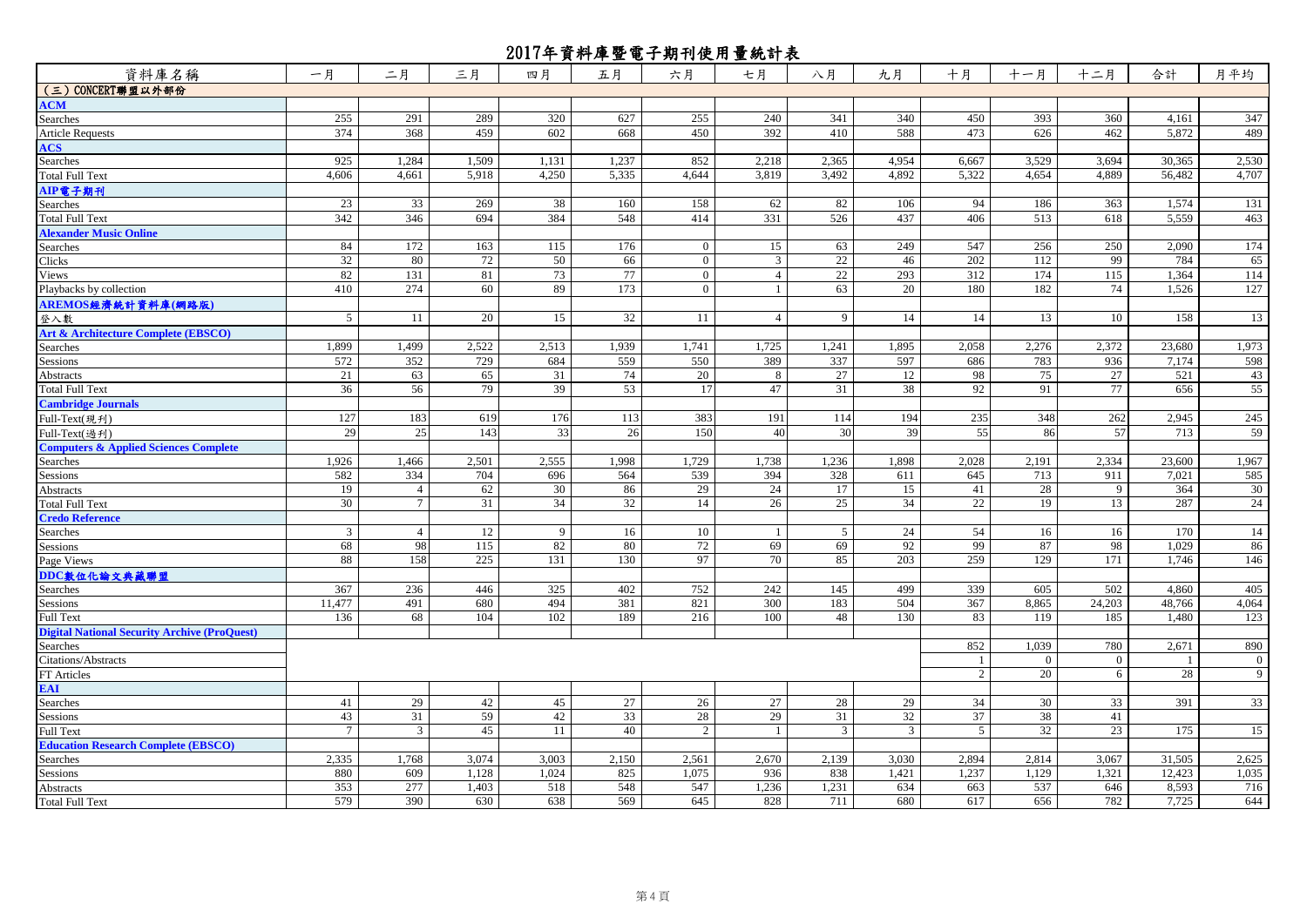| 資料庫名稱                                              | 一月             | 二月             | 三月             | 四月           | 五月             | 六月             | 七月           | 八月             | 九月             | 十月             | 十一月            | 十二月            | 合計              | 月平均            |
|----------------------------------------------------|----------------|----------------|----------------|--------------|----------------|----------------|--------------|----------------|----------------|----------------|----------------|----------------|-----------------|----------------|
| <b>EndNote</b>                                     |                |                |                |              |                |                |              |                |                |                |                |                |                 |                |
| 瀏覽數                                                | 1,688          | 1,584          | 2,703          | 2,226        | 1,866          | 1,509          | 1,927        | 1,179          | 4,080          | 4,469          | 3,743          | 2,915          | 29,889          | 2,491          |
| 訪客數                                                | 291            | 283            | 389            | 400          | 361            | 387            | 423          | 216            | 497            | 595            | 506            | 411            | 4,759           | 397            |
| 人次                                                 | 218            | 206            | 284            | 269          | 240            | 215            | 225          | 183            | 330            | 368            | 326            | 277            | 3,141           | 262            |
| 下載量                                                | 195            | 162            | 319            | 265          | 220            | 132            | 232          | 141            | 503            | 567            | 417            | 341            | 3,494           | 291            |
| <b>ERIC (EBSCO)</b>                                |                |                |                |              |                |                |              |                |                |                |                |                |                 |                |
| Searches                                           | 13,738         | 10,396         | 21,486         | 18,144       | 18,168         | 16,165         | 13,621       | 10,359         | 15,850         | 22,208         | 23,183         | 24,259         | 207,577         | 17,298         |
| Sessions                                           | 5,332          | 4,036          | 7,679          | 6,713        | 6,730          | 6,311          | 5,018        | 5,844          | 11,341         | 15,337         | 16,743         | 16,819         | 107,903         | 8,992          |
| Abstracts                                          | 1,522          | 580            | 1,033          | 1,058        | 939            | 1,219          | 1,349        | 1,975          | 1,083          | 1,377          | 1,887          | 1,786          | 15,808          | 1,317          |
| <b>ERIC</b> (ProQuest)                             |                |                |                |              |                |                |              |                |                |                |                |                |                 |                |
| Searches                                           | 11,934         | 1,203          | 1,392          | 1,348        | 1,142          | 2,359          | 576          | 360            | 675            | 947            | 1,122          | 880            | 23,938          | 1,995          |
| Citations/Abstracts                                | 75             | 56             | 223            | 195          | 1,360          | 1,983          | 164          | 120            | 704            | 146            | 261            | 162            | 5,449           | 454            |
| FT Articles                                        | $\overline{0}$ | 2              | $\overline{4}$ | 11           |                | 8              | 5            | 2              | $\overline{0}$ | -1             | 3              | 16             | 53              | $\overline{4}$ |
| <b>GreenFILE (EBSCO)</b>                           |                |                |                |              |                |                |              |                |                |                |                |                |                 |                |
| Searches                                           | 13,363         | 10,185         | 21,067         | 17,495       | 17,831         | 15,653         | 12,977       | 9,934          | 15,429         | 21,140         | 21,566         | 23,154         | 199,794         | 16,650         |
| Sessions                                           | 5,211          | 3,946          | 7.543          | 6.496        | 6.597          | 6.095          | 4,861        | 3,931          | 6.688          | 8.685          | 8,731          | 9.369          | 78.153          | 6,513          |
| Abstracts                                          | $\overline{0}$ | $\overline{2}$ | 9              | 8            | 17             | 12             | $\mathbf{0}$ | 6              | 11             | 14             | 13             | 10             | 102             | 9              |
| <b>Total Full Text</b>                             | $\mathbf{0}$   | $\mathbf{1}$   | $\mathbf{1}$   | $\mathbf{1}$ | $\overline{0}$ | $\overline{3}$ | $\mathbf{0}$ | $\overline{2}$ | $\overline{0}$ | $\overline{0}$ | 3              |                | $\overline{12}$ | $\overline{1}$ |
| <b>Humanities International Complete (EBSCO)</b>   |                |                |                |              |                |                |              |                |                |                |                |                |                 |                |
| Searches                                           | 2,087          | 1,543          | 2,591          | 2,638        | 1,979          | 1,922          | 1,796        | 1,294          | 2,046          | 2,087          | 2,247          | 2,420          | 24,650          | 2,054          |
| Sessions                                           | 654            | 397            | 773            | 749          | 591            | 660            | 419          | 375            | 659            | 711            | 759            | 956            | 7,703           | 642            |
| Abstracts                                          | 67             | 63             | 148            | 80           | 56             | 56             | 42           | 70             | 83             | 238            | 102            | 79             | 1,084           | 90             |
| Total Full Text                                    | 167            | 68             | 143            | 111          | 108            | 150            | 111          | 88             | 124            | 120            | 88             | 108            | 1,386           | 116            |
| MagV電子雜誌                                           |                |                |                |              |                |                |              |                |                |                |                |                |                 |                |
| 瀏覽次數                                               | 896            | 957            | 1,169          | 1.269        | 1.269          | 758            | 1,011        | 1,583          | 1,418          | 951            | 1.305          | 1.195          | 13,781          | 1,148          |
| <b>PNAS</b>                                        |                |                |                |              |                |                |              |                |                |                |                |                |                 |                |
| Searches                                           | 268            | 217            | 132            | 105          | 134            | 117            | 102          | 127            | 112            | 172            | 162            | 168            | 1,816           | 151            |
| <b>Table of Contents</b>                           | 39             | 22             | 37             | 21           | 40             | 22             | 37           | 13             | 71             | 208            | 16             | 23             | 549             | 46             |
| Abstracts                                          | 685            | 627            | 569            | 513          | 744            | 463            | 816          | 343            | 975            | 1,094          | 590            | 676            | 8,095           | 675            |
| Full Text                                          | 190            | 195            | 298            | 268          | 297            | 242            | 213          | 265            | 216            | 298            | 287            | 250            | 3,019           | 252            |
| <b>Professional Development Collection (EBSCO)</b> |                |                |                |              |                |                |              |                |                |                |                |                |                 |                |
| Searches                                           | 13,503         | 10,212         | 21,086         | 17,707       | 17,868         | 15,788         | 12,979       | 10,072         | 15,513         | 21,189         | 21,798         | 24,296         | 202,011         | 16,834         |
| Sessions                                           | 5,276          | 4,001          | 7,587          | 6,587        | 6,675          | 6,162          | 4,889        | 3,982          | 6,763          | 8,740          | 8,859          | 9,788          | 79,309          | 6,609          |
| Abstracts                                          | 175            | 143            | 186            | 186          | 167            | 136            | 165          | 100            | 180            | 167            | 323            | 269            | 2,197           | 183            |
| <b>Total Full Text</b>                             | 215            | 165            | 213            | 240          | 181            | 226            | 222          | 117            | 210            | 213            | 310            | 413            | 2,725           | 227            |
| <b>ProQuest Historical Newspapers: South China</b> |                |                |                |              |                |                |              |                |                |                |                |                |                 |                |
| Morning Post 南華早報                                  |                |                |                |              |                |                |              |                |                |                |                |                |                 |                |
| Searches                                           |                |                |                |              |                |                |              |                |                | 844            | 1,052          | 772            | 2,668           | 889            |
| Citations/Abstracts                                |                |                |                |              |                |                |              |                |                | $\overline{0}$ | $\mathbf{0}$   | $\overline{4}$ | $\overline{4}$  | $\overline{1}$ |
| FT Articles                                        |                |                |                |              |                |                |              |                |                | $\overline{0}$ | 32             | 33             | 65              | 22             |
| <b>PsycArticles (EBSCO)</b>                        |                |                |                |              |                |                |              |                |                |                |                |                |                 |                |
| Searches                                           | 3,329          | 2,214          | 4,030          | 3,860        | 2,895          | 3,283          | 2,978        | 2,039          | 3,424          | 5,380          | 6,397          | 5,904          | 45,733          | 22,867         |
| Sessions                                           | 1,110          | 734            | 1.388          | 1,335        | 1,103          | 1,305          | 964          | 697            | 1,233          | 1,876          | 2.031          | 2.028          | 15,804          | 7,902          |
| Abstracts                                          | 286            | 179            | 360            | 387          | 261            | 311            | 331          | 171            | 545            | 1,742          | 1.060          | 979            | 6,612           | 3,306          |
| <b>Total Full Text</b>                             | 740            | 508            | 1.023          | 948          | 707            | 1,103          | 793          | 495            | 268            | 1.093          | 1,724          | 1,819          | 11,221          | 5,611          |
| <b>RILM Abstracts of Music Literature (EBSCO)</b>  |                |                |                |              |                |                |              |                |                |                |                |                |                 |                |
| Searches                                           | 8,438          | 6,096          | 13,295         | 10,999       | 10,675         | 8,957          | 7,249        | 5,214          | 8,872          | 12,367         | 13,044         | 14,257         | 119,463         | 9,955          |
| Sessions                                           | 3,253          | 2,236          | 4,500          | 3,885        | 3,907          | 3,512          | 2,741        | 2,016          | 3,962          | 5,123          | 5,354          | 5,859          | 46,348          | 3,862          |
| Abstracts                                          | 108            | 27             | 65             | 87           | 73             | 90             | 22           | 16             | 36             | 115            | 205            | 55             | 899             | 75             |
| <b>RILM Abstracts of Music Literature with FT</b>  |                |                |                |              |                |                |              |                |                |                |                |                |                 |                |
| Searches                                           |                |                |                |              |                |                |              |                |                | 2,312          | 5              | 826            | 3,143           | 1,048          |
| Sessions                                           |                |                |                |              |                |                |              |                |                | 855<br>640     | 2<br>$\theta$  | 336            | 1,193           | 398            |
| Abstracts                                          |                |                |                |              |                |                |              |                |                |                |                | 50             | 690             | 230            |
| Total Full Text                                    |                |                |                |              |                |                |              |                |                | 61             | $\overline{0}$ | 6              | 67              | 22             |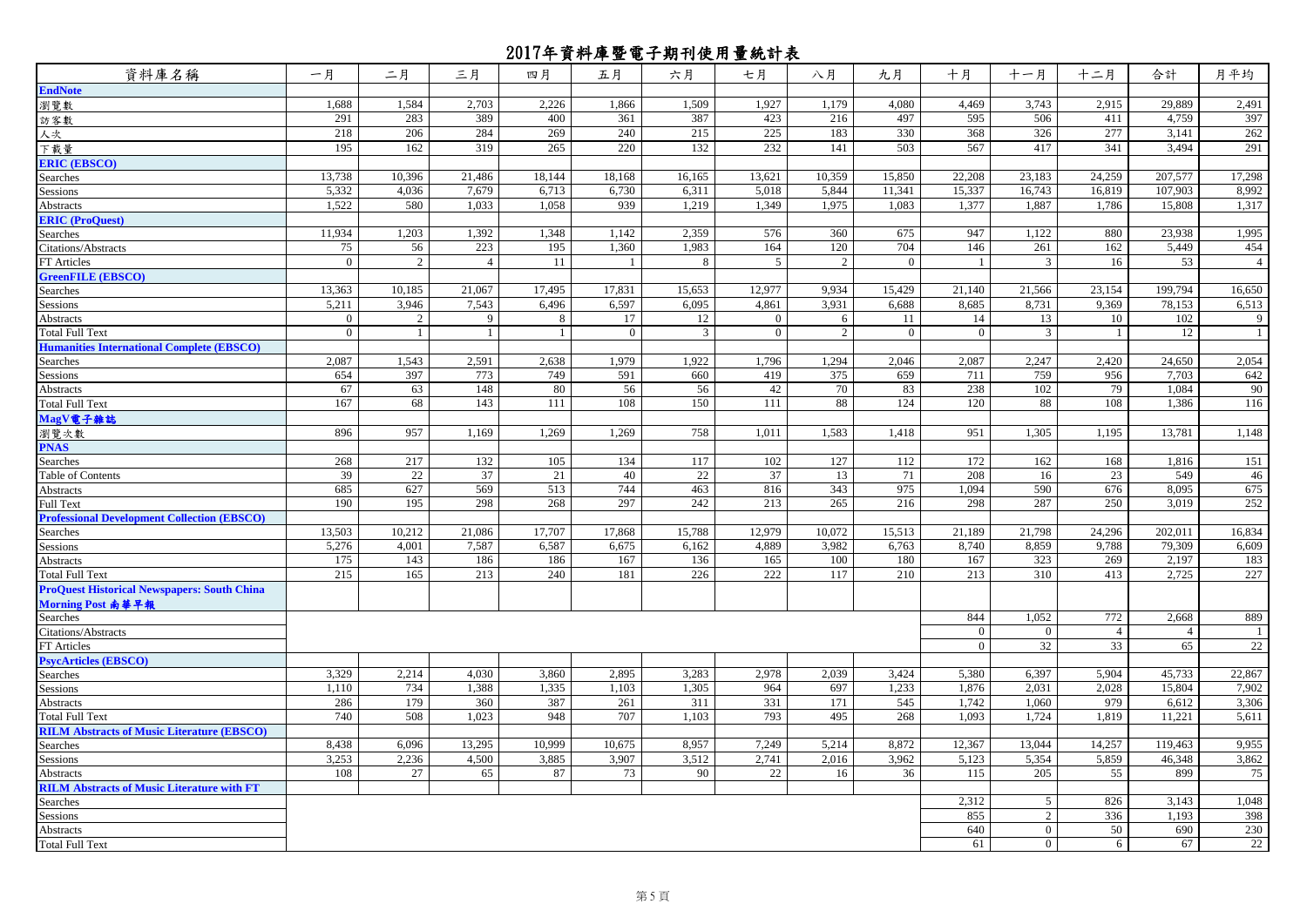| 資料庫名稱                                   | 一月     | 二月             | 三月     | 四月     | 五月     | 六月     | 七月     | 八月     | 九月     | 十月     | 十一月    | 十二月             | 合計      | 月平均    |
|-----------------------------------------|--------|----------------|--------|--------|--------|--------|--------|--------|--------|--------|--------|-----------------|---------|--------|
| <b>RSC (Royal Society of Chemistry)</b> |        |                |        |        |        |        |        |        |        |        |        |                 |         |        |
| Searches                                | 306    | 406            | 434    | 388    | 440    | 415    | 367    | 265    | 398    | 320    | 181    | 160             | 4,080   | 340    |
| Total Full Text                         | 1,301  | 1,460          | 2.032  | 1,506  | 1.881  | 1,782  | 1,639  | 1,378  | 1,420  | 1.713  | 1,648  | 1.592           | 19.352  | 1,613  |
| SAGE HSS Package (484種)                 |        |                |        |        |        |        |        |        |        |        |        |                 |         |        |
| Total Full Text                         | 1,524  | 1,836          | 2,517  | 1.958  | 2,430  | 2,425  | 1,724  | 1,636  | 2,387  | 2.832  | 3,330  | 2,770           | 27,369  | 2,281  |
| <b>Taylor &amp; Francis eJournals</b>   |        |                |        |        |        |        |        |        |        |        |        |                 |         |        |
| Searches                                | 440    | 465            | 747    | 604    | 980    | 1,775  | 603    | 1,348  | 1,219  | 1,960  | 1.939  | 1,920           | 14,000  | 1,167  |
| Full-Text(現刋)                           | 1,877  | 1,686          | 2,533  | 1.944  | 1,982  | 2,244  | 1,926  | 1,825  | 2,125  | 2.397  | 3.026  | 2,810           | 26,375  | 2,198  |
| Full-Text(過刋)                           | 140    | 91             | 172    | 151    | 157    | 176    | 76     | 83     | 86     | 123    | 164    | 212             | 1,631   | 136    |
| U.S. Newsstream美國新聞全文資料庫                |        |                |        |        |        |        |        |        |        |        |        |                 |         |        |
| Searches                                |        |                |        |        |        |        |        |        |        |        |        | 578             | 578     | 578    |
| Citations/Abstracts                     |        |                |        |        |        |        |        |        |        |        |        | 6               | 6       | 6      |
| FT Articles                             |        |                |        |        |        |        |        |        |        |        |        | $\overline{30}$ | 30      | 30     |
| WGSN(原StyleSight趨勢圖像音料庫)                |        |                |        |        |        |        |        |        |        |        |        |                 |         |        |
| Forecast & Analysis                     | 48,186 | 11,376         | 11,164 | 4,265  | 7,963  | 11,999 | 9,809  |        | 9.833  |        | 8.469  |                 | 123,064 | 10,255 |
| Acer Walking Library 電子雜誌               |        |                |        |        |        |        |        |        |        |        |        |                 |         |        |
| 閱讀次數                                    | 765    | 568            | 732    | 764    | 649    | 408    | 1,061  | 375    | 502    | 3,316  | 2,209  | 840             | 12,189  | 1,016  |
| Acer Walking Library外文雜誌                |        |                |        |        |        |        |        |        |        |        |        |                 |         |        |
| Preview Count                           | 40     | 133            | 343    | 226    | 180    | 98     | 64     | 98     | 79     | 183    | 171    | 109             | 1,724   | 144    |
| HyRead電子雜誌 (53刊)                        |        |                |        |        |        |        |        |        |        |        |        |                 |         |        |
| Searches (每月瀏覽書目雜誌次數)                   | 1,545  | 1,481          | 1.961  | 2,415  | 1.809  | 2,489  | 2,379  | 1.029  | 1.067  | 1.401  | 619    | 452             | 18.647  | 1,554  |
| Section Requests (每月閱讀雜誌章節次數)           | 20,609 | 15,933         | 18,590 | 14,223 | 14,161 | 12,251 | 12,055 | 12,760 | 16,666 | 22,200 | 17,374 | 19,271          | 196,093 | 16,341 |
| Title Requests (每月閱讀雜誌次數)               | 514    | 567            | 637    | 514    | 511    | 363    | 373    | 402    | 558    | 669    | 528    | 532             | 6.168   | 514    |
| Smile英語學習網                              |        |                |        |        |        |        |        |        |        |        |        |                 |         |        |
| 瀏覽數                                     | 1,103  | 1,476          | 1,831  | 5,647  | 5,242  | 3,192  | 1,558  | 3,175  | 4,582  | 2,345  | 2,883  | 1,670           | 34,704  | 2,892  |
| 訪客數                                     | 129    | 260            | 305    | 331    | 381    | 292    | 268    | 295    | 339    | 330    | 321    | 280             | 3,531   | 294    |
| 人次                                      | 82     | 124            | 160    | 235    | 239    | 166    | 133    | 126    | 213    | 170    | 155    | 155             | 1,958   | 163    |
| 全文報紙資料庫 (原Udndata聯合知識庫)                 |        |                |        |        |        |        |        |        |        |        |        |                 |         |        |
| 登入次數                                    | 205    | 396            | 819    | 599    | 543    | 543    | 442    | 341    | 732    | 568    | 490    | 559             | 6,237   | 520    |
| 內文點閱                                    | 2,116  | 2,687          | 4,824  | 3,614  | 3,075  | 2,990  | 3,589  | 790    | 966    | 1,664  | 5,109  | 10,539          | 41,963  | 3,497  |
| 大英線上教育版 (BOLAE)                         |        |                |        |        |        |        |        |        |        |        |        |                 |         |        |
| Document                                | 233    | 163            | 335    | 743    | 638    | 684    | 240    | 268    | 841    | 1.161  | 1.194  | 965             | 7.465   | 622    |
| Queries                                 | 123    | 99             | 105    | 93     | 43     | 36     | 25     | 55     | 39     | 69     | 83     | 66              | 836     | 70     |
| Media                                   | 189    | $\overline{5}$ | 7      | 69     | 25     | 30     | 39     | 37     | 36     | 65     | 126    | 25              | 653     | 54     |
| Hits                                    | 17,155 | 12,628         | 26,502 | 63,830 | 49,508 | 54.990 | 24,477 | 25,917 | 68,556 | 78,662 | 95,497 | 73,856          | 591,578 | 49,298 |
| 中國博碩士論文全文資料庫                            |        |                |        |        |        |        |        |        |        |        |        |                 |         |        |
| (臺灣站點+青島站點)                             |        |                |        |        |        |        |        |        |        |        |        |                 |         |        |
|                                         | 16,595 | 9,667          | 14,905 | 16,263 | 17,952 | 16,450 | 8,772  | 8,219  | 14,360 | 20,302 | 26,460 | 30,773          | 200,718 | 16,727 |
| 檢索(Search)                              | 1,712  | 874            | 1,550  | 1,625  | 2,113  | 2,076  | 1,163  | 1,331  | 1,435  | 2,285  | 3,422  | 4,359           | 23,945  | 1,995  |
| 瀏覽                                      | 1,442  | 796            | 1,397  | 1,644  | 1,760  | 1,798  | 949    | 1,087  | 1,022  | 1,571  | 1,733  | 2,444           | 17,643  | 1,470  |
| 下载(Full Text)                           |        |                |        |        |        |        |        |        |        |        |        |                 |         |        |
| 中國期刊全文資料庫                               |        |                |        |        |        |        |        |        |        |        |        |                 |         |        |
| (臺灣站點+青島站點)                             |        |                |        |        |        |        |        |        |        |        |        |                 |         |        |
| 檢索(Search)                              | 20,431 | 5,934          | 8.985  | 9.203  | 10,444 | 9.607  | 5,262  | 4.645  | 8.448  | 15.490 | 29.189 | 48.128          | 175,766 | 14,647 |
| 瀏覽                                      | 6,426  | 5,242          | 7,604  | 8,022  | 9,625  | 9,534  | 5,208  | 10,547 | 7,163  | 10,043 | 13,288 | 16,949          | 109,651 | 9,138  |
| 下载(Full Text)                           | 5,996  | 4,899          | 6,751  | 7,238  | 8,594  | 7,970  | 4,603  | 6,134  | 6,502  | 8,750  | 11,498 | 12,864          | 91,799  | 7,650  |
| 中國基本古籍庫                                 |        |                |        |        |        |        |        |        |        |        |        |                 |         |        |
| 訪客數                                     | 32     | 17             | 27     | 69     | 75     | 52     | 11     | 32     | 14     | 43     | 43     | 53              | 468     | 39     |
| 檢索次數                                    | 417    | 150            | 445    | 1.065  | 1,224  | 783    | 98     | 575    | 33     | 319    | 982    | 584             | 6,675   | 556    |
| 閱讀次數                                    | 2,245  | 465            | 1,298  | 4,639  | 2,757  | 1,461  | 648    | 555    | 147    | 938    | 1,552  | 1,996           | 18,701  | 1,558  |
| 中華文明百科全書(古今圖書集成)                        |        |                |        |        |        |        |        |        |        |        |        |                 |         |        |
| 瀏覽數                                     | 405    | 384            | 310    | 251    | 208    | 239    | 208    | 195    | 283    | 199    | 290    | 380             | 3,352   | 279    |
| 訪客數                                     | 160    | 155            | 134    | 117    | 106    | 123    | 110    | 124    | 122    | 105    | 91     | 141             | 1,488   | 124    |
| 人次                                      | 88     | 88             | 91     | 78     | 77     | 84     | 74     | 85     | 87     | 91     | 75     | 94              | 1.012   | 84     |
|                                         |        |                |        |        |        |        |        |        |        |        |        |                 |         |        |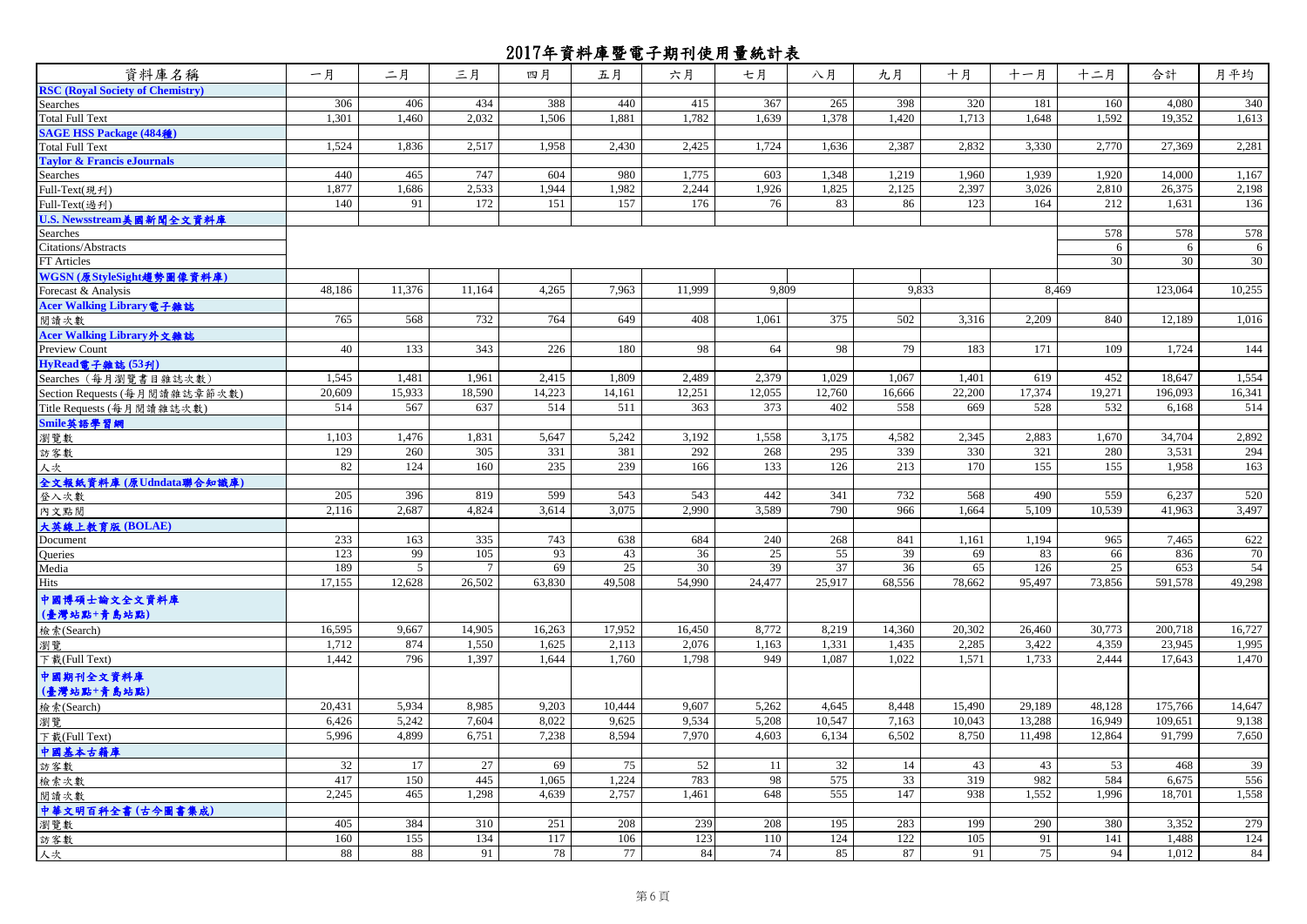| 資料庫名稱                          | 一月             | 二月              | 三月             | 四月             | 五月             | 六月              | 七月             | 八月             | 九月              | 十月             | 十一月            | 十二月            | 合計           | 月平均            |
|--------------------------------|----------------|-----------------|----------------|----------------|----------------|-----------------|----------------|----------------|-----------------|----------------|----------------|----------------|--------------|----------------|
| 世界美術資料庫                        |                |                 |                |                |                |                 |                |                |                 |                |                |                |              |                |
| 總次數                            | 154            | 116             | 124            | 108            | 149            | 214             | 100            | 99             | 104             | 292            | 105            | 118            | 1,683        | 140            |
| 巨匠電腦學院:職能導向系列                  |                |                 |                |                |                |                 |                |                |                 |                |                |                |              |                |
| 瀏覽數                            | $\mathbf{0}$   | $\mathbf{0}$    | $\overline{0}$ | $\overline{0}$ | $\overline{0}$ | $\overline{0}$  | $\overline{0}$ | $\overline{0}$ | $\overline{0}$  | $\overline{0}$ | $\overline{0}$ | $\Omega$       | $\mathbf{0}$ | $\overline{0}$ |
| 訪客數                            | $\mathbf{0}$   | $\overline{0}$  | $\overline{0}$ | $\mathbf{0}$   | $\overline{0}$ | $\mathbf{0}$    | $\overline{0}$ | $\mathbf{0}$   | $\mathbf{0}$    | $\overline{0}$ | $\overline{0}$ | $\overline{0}$ | $\mathbf{0}$ | $\overline{0}$ |
| 人次                             | $\overline{0}$ | $\overline{0}$  | $\overline{0}$ | $\overline{0}$ | $\overline{0}$ | $\overline{0}$  | $\overline{0}$ | $\overline{0}$ | $\overline{0}$  | $\overline{0}$ | $\overline{0}$ | $\overline{0}$ | $\mathbf{0}$ | $\overline{0}$ |
| 巨匠電腦學院:PowerPoint職場應用系列        |                |                 |                |                |                |                 |                |                |                 |                |                |                |              |                |
| 瀏覽數                            | $\overline{0}$ | $\mathbf{0}$    | $\overline{0}$ | $\overline{0}$ | $\overline{0}$ | $\overline{0}$  | $\overline{0}$ | $\mathbf{0}$   | $\overline{0}$  | $\mathbf{0}$   | $\overline{0}$ | $\Omega$       | $\mathbf{0}$ | $\overline{0}$ |
| 訪客數                            | $\mathbf{0}$   | $\Omega$        | $\theta$       | $\theta$       | $\mathbf{0}$   | $\Omega$        | $\theta$       | $\mathbf{0}$   | $\Omega$        | $\mathbf{0}$   | $\theta$       | $\Omega$       | $\mathbf{0}$ | $\overline{0}$ |
| 人次                             | $\mathbf{0}$   | $\overline{0}$  | $\overline{0}$ | $\overline{0}$ | $\overline{0}$ | $\mathbf{0}$    | $\overline{0}$ | $\overline{0}$ | $\overline{0}$  | $\overline{0}$ | $\overline{0}$ | $\Omega$       | $\mathbf{0}$ | $\overline{0}$ |
| 光華雜誌中英對照知識庫(線上版)               |                |                 |                |                |                |                 |                |                |                 |                |                |                |              |                |
| 登入總數                           | 34             | 29              | 57             | 69             | 61             | 63              | 31             | $22\,$         | 38              | 31             | 35             | 29             | 499          | 42             |
| 瀏覽頁面總數                         | 75             | 42              | 86             | 112            | 93             | 85              | 42             | 31             | 52              | 42             | 48             | 42             | 750          | 63             |
| 光華雜誌中英對照知識庫(本機版)               |                |                 |                |                |                |                 |                |                |                 |                |                |                |              |                |
| 瀏覽數                            | 409            | 401             | 413            | 638            | 416            | 458             | 347            | 342            | 357             | 430            | 454            | 472            | 5,137        | 428            |
| 訪客數                            | 76             | 74              | 74             | 85             | 72             | 75              | 67             | 65             | 64              | 75             | 69             | 79             | 875          | 73             |
| 人次                             | 36             | 38              | 43             | 47             | 42             | 43              | 36             | 35             | 33              | 39             | 40             | 38             | 470          | 39             |
| 自由中國                           |                |                 |                |                |                |                 |                |                |                 |                |                |                |              |                |
| 人次                             | 5              | $\overline{3}$  | $\overline{4}$ |                | $\mathbf{3}$   | 5               | 3              | $\overline{1}$ | 2               | 3              | 2              | 5              | 37           | $\overline{3}$ |
| 關鍵詞查詢                          | 8              | $\overline{4}$  | 11             | 5              | $\mathbf{1}$   | $7\phantom{.0}$ | $\overline{0}$ | $\overline{0}$ | $\mathfrak{Z}$  | -1             | $\overline{0}$ | 2              | 42           | $\overline{4}$ |
| 卷期瀏覽                           | $\tau$         | $\overline{7}$  | 11             |                | 11             | 56              | 13             | $\mathbf{1}$   | $\overline{2}$  | $\overline{3}$ | $\overline{2}$ | 16             | 130          | 11             |
| PDF調閲                          | $\overline{0}$ | $\overline{0}$  | $\overline{0}$ | $\overline{0}$ | $\mathbf{0}$   | $\bf{0}$        | $\overline{0}$ | $\overline{0}$ | $\mathbf{0}$    | $\overline{0}$ | $\overline{0}$ | 11             | 11           | $\mathbf{1}$   |
| 單篇閱讀                           | 15             | 12              | 17             | $\overline{3}$ | $\overline{2}$ | 29              | 9              | $\overline{0}$ | $\overline{0}$  | $\Omega$       | $\Omega$       | 17             | 104          | 9              |
| 知識贏家                           |                |                 |                |                |                |                 |                |                |                 |                |                |                |              |                |
| 使用人次                           | 892            | 803             | 1.139          | 1.388          | 1.209          | 986             | 862            | 799            | 921             | 1.001          | 1.137          | 1.392          | 12.529       | 1,044          |
| 空中英語教室影音典藏學習系統                 |                |                 |                |                |                |                 |                |                |                 |                |                |                |              |                |
| 學習總人次                          | 133            | 131             | 183            | 166            | 139            | 119             | 164            | 121            | 37              | 97             | 95             | 100            | 1,485        | 124            |
| 近代中國--中國現代史知識庫                 |                |                 |                |                |                |                 |                |                |                 |                |                |                |              |                |
| 瀏覽數                            | 287            | 171             | 224            | 270            | 179            | 373             | 257            | 292            | 140             | 138            | 227            | 162            | 2,720        | 227            |
| 訪客數                            | 120            | 122             | 145            | 139            | 100            | 102             | 93             | 104            | 113             | 100            | 113            | 97             | 1,348        | 112            |
| 人次                             | 71             | 65              | 83             | 75             | 67             | 66              | 60             | 65             | 70              | 68             | 65             | 59             | 814          | 68             |
| 英文近現代中國報紙庫 (1832-1953) PQHN-CN |                |                 |                |                |                |                 |                |                |                 |                |                |                |              |                |
| Searches                       | 11,840         | 1,163           | 1,219          | 1,284          | 974            | 1,096           | 468            | 320            | 543             | 850            | 1,069          | 883            | 21,709       | 1,809          |
| Citations/Abstracts            | $\tau$         | 8               | 19             | 60             | $\mathbf{1}$   | 30              | $\mathbf{0}$   | $\mathbf{0}$   | -1              | $\overline{0}$ | 10             | 16             | 152          | 13             |
| FT Articles                    | 106            | $\overline{29}$ | 26             | 172            | 6              | 61              | 6              | 17             | $\overline{22}$ | 2              | 251            | 564            | 1,262        | 105            |
| 哈佛商業評論                         |                |                 |                |                |                |                 |                |                |                 |                |                |                |              |                |
| 檢索次數                           | 283            | 263             | 152            | 61             | 175            | 77              | 72             | 58             | 49              | 196            | 136            | 75             | 1,597        | 133            |
| 瀏覽次數                           | 157            | 107             | 59             | 22             | 72             | 53              | 112            | 22             | 22              | 116            | 104            | 61             | 907          | 76             |
| 全文影像下載                         | 297            | 255             | 115            | 45             | 283            | 59              | 119            | 55             | 44              | 155            | 97             | 87             | 1,611        | 134            |
| PDF下载頁數                        | 1.643          | 1,824           | 661            | 281            | 1.173          | 365             | 582            | 286            | 250             | 898            | 520            | 387            | 8.870        | 739            |
| 科學人雜誌知識庫(線上版)                  |                |                 |                |                |                |                 |                |                |                 |                |                |                |              |                |
| 登入總數                           | 88             | 60              | 117            | 190            | 161            | 136             | 72             | 74             | 84              | 39             | 56             | 184            | 1,261        | 105            |
| 瀏覽頁面總數                         | 466            | 233             | 1.026          | 1,743          | 1,702          | 1,155           | 645            | 663            | 509             | 771            | 813            | 1,142          | 10,868       | 906            |
| 科學月刊                           |                |                 |                |                |                |                 |                |                |                 |                |                |                |              |                |
| 瀏覽數                            | 1,103          | 662             | 748            | 725            | 962            | 870             | 733            | 673            | 642             | 836            | 736            | 854            | 9,544        | 795            |
| 訪客數                            | 318            | 288             | 350            | 342            | 384            | 374             | 350            | 311            | 325             | 399            | 405            | 466            | 4.312        | 359            |
| 人次                             | 120            | 91              | 153            | 140            | 188            | 182             | 152            | 138            | 143             | 174            | 195            | 233            | 1,909        | 159            |
| 高等教育知識庫                        |                |                 |                |                |                |                 |                |                |                 |                |                |                |              |                |
| 拜訪人次                           | 117            | 140             | 249            | 270            | 311            | 246             | 201            | 143            | 273             | 426            | 320            | 279            | 2,975        | 248            |
| 查詢/瀏覽人次                        | 482            | 804             | 996            | 881            | 1,053          | 1,107           | 985            | 960            | 1,349           | 1,930          | 1,879          | 1,463          | 13,889       | 1,157          |
| 閱讀次數                           | 228            | 271             | 337            | 261            | 310            | 305             | 281            | 216            | 420             | 479            | 479            | 406            | 3,993        | 333            |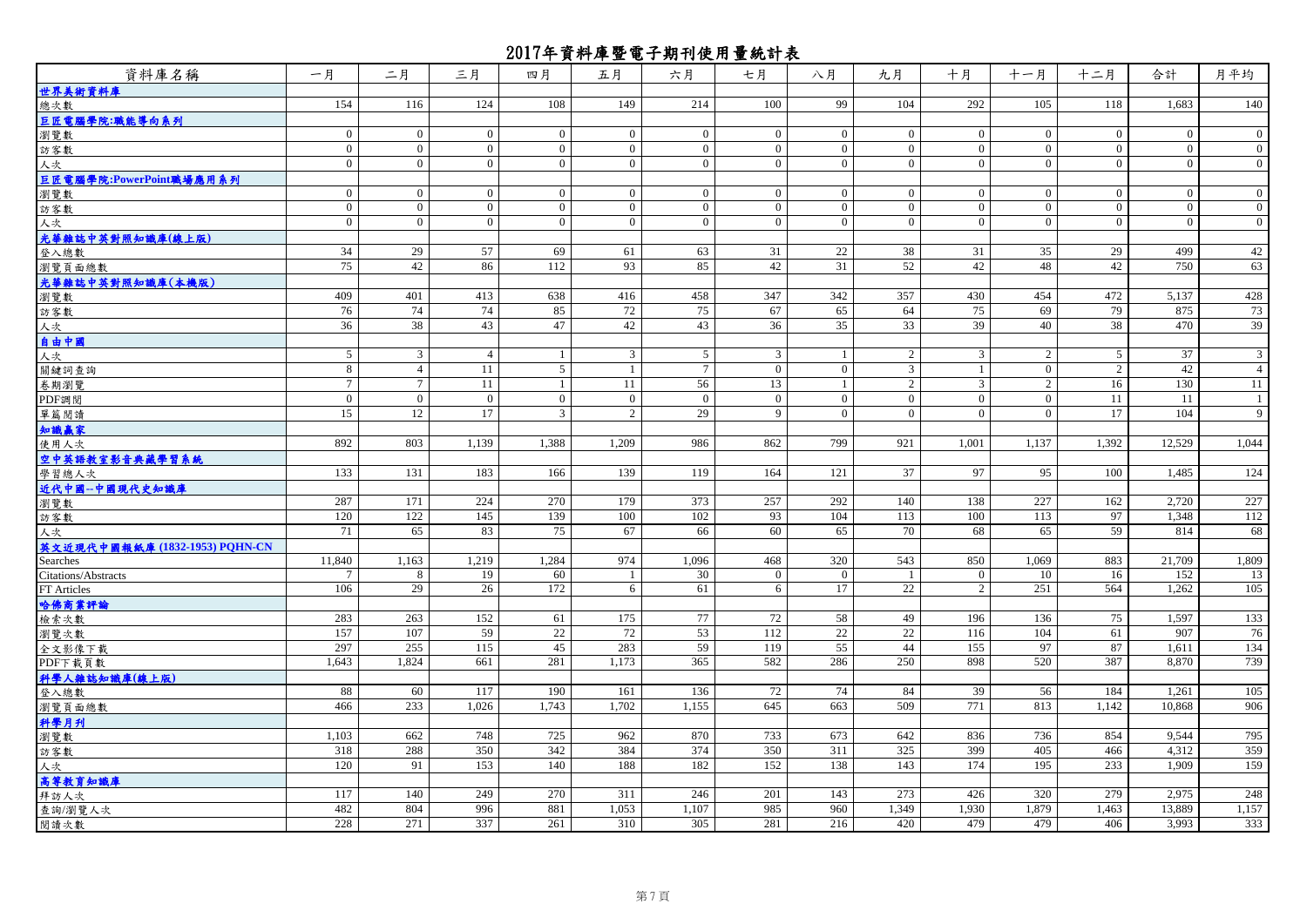| 18,572<br>17,870<br>26.246<br>38,205<br>41.970<br>31.843<br>44.072<br>48.423<br>33,390<br>20.972<br>23,678<br>40.040<br>48.790<br>400.681<br>3,411<br>3,282<br>4,228<br>3,232<br>4,309<br>5,162<br>5,734<br>4,783<br>5,905<br>6,267<br>7,072<br>59,997<br>5,000<br>6,612<br>1,525<br>2,237<br>2,079<br>3,029<br>1,398<br>1,881<br>1,430<br>1,951<br>2,468<br>2,741<br>2,703<br>2,815<br>26,257<br>2,188<br>778<br>810<br>865<br>956<br>993<br>1,029<br>1,009<br>910<br>1,066<br>1,104<br>1,155<br>1,197<br>1.240<br>12,103<br>162<br>136<br>760<br>1,144<br>264<br>122<br>134<br>4,904<br>409<br>540<br>160<br>646<br>666<br>170<br>79<br>71<br>95<br>97<br>75<br>67<br>79<br>62<br>134<br>83<br>996<br>83<br>89<br>65<br>523<br>802<br>288<br>58<br>32<br>31<br>736<br>88<br>59<br>488<br>10<br>16<br>3,131<br>261<br>$\mathfrak{Z}$<br>$\mathbf{0}$<br>$\overline{0}$<br>$\overline{0}$<br>$\mathbf{0}$<br>$\overline{0}$<br>$\boldsymbol{0}$<br>$\theta$<br>$\overline{0}$<br>$\overline{0}$<br>$\overline{1}$<br>$\overline{0}$<br>.5<br>$\boldsymbol{0}$<br>$\theta$<br>$\theta$<br>$\theta$<br>$\Omega$<br>$\theta$<br>$\theta$<br>書目下載次數<br>$\Omega$<br>$\Omega$<br>$\Omega$<br>$\Omega$<br>$\Omega$<br>$\Omega$<br>$\Omega$<br>漠珍知識網(含漢文台灣日日新報)<br>3,076<br>4,199<br>6,330<br>4,170<br>7,107<br>8,158<br>4,939<br>3,571<br>6,245<br>9,477<br>9,437<br>8,900<br>75,609<br>6,301<br>342<br>585<br>291<br>631<br>403<br>659<br>362<br>307<br>615<br>829<br>939<br>593<br>6,556<br>546<br>2,273<br>2,737<br>3.434<br>3.363<br>5,303<br>2.198<br>1.522<br>4.083<br>7.715<br>8.955<br>50,699<br>4,225<br>1.945<br>7.171<br>臺灣古蹟學習知識庫<br>135<br>715<br>426<br>432<br>267<br>145<br>143<br>130<br>141<br>138<br>132<br>145<br>2,949<br>246<br>88<br>42<br>62<br>108<br>75<br>90<br>45<br>55<br>50<br>40<br>51<br>45<br>52<br>741<br>$\overline{37}$<br>45<br>45<br>48<br>52<br>48<br>40<br>49<br>42<br>50<br>562<br>47<br>46<br>60<br>1,552<br>1,329<br>481<br>3,061<br>1,938<br>1,223<br>1,395<br>681<br>1,262<br>2,010<br>1,073<br>15,950<br>466<br>808<br>75<br>289<br>249<br>124<br>92<br>227<br>324<br>248<br>264<br>2,446<br>83<br>165<br>306<br>204<br>73<br>112<br>119<br>85<br>82<br>143<br>116<br>97<br>105<br>128<br>128<br>128<br>1,316<br>110<br>279<br>427<br>313<br>296<br>254<br>396<br>302<br>253<br>275<br>310<br>256<br>373<br>3,734<br>311<br>77<br>72<br>76<br>65<br>80<br>98<br>81<br>106<br>76<br>68<br>73<br>80<br>89<br>961<br>38<br>45<br>37<br>39<br>36<br>45<br>42<br>40<br>40<br>38<br>66<br>41<br>40<br>505<br>137<br>174<br>133<br>122<br>70<br>35<br>124<br>15<br>705<br>30<br>1,601<br>68<br>31<br>90<br>87<br>32<br>58<br>32<br>88<br>16<br>17<br>30<br>16<br>$\overline{2}$<br>30<br>8<br>384<br>$\overline{0}$<br>123<br>200<br>537<br>893<br>74<br>$\overline{0}$<br>$\overline{0}$<br>$\mathbf{0}$<br>$\overline{0}$<br>$\overline{0}$<br>$\mathbf{0}$<br>$\mathfrak{Z}$<br>20<br>10<br>672<br>1,184<br>799<br>602<br>568<br>643<br>756<br>570<br>558<br>590<br>526<br>647<br>8,061<br>618<br>$\frac{115}{2}$<br>107<br>102<br>1.305<br>147<br>105<br>124<br>104<br>100<br>99<br>106<br>94<br>102<br>109<br>72<br>79<br>75<br>85<br>70<br>72<br>70<br>70<br>69<br>65<br>70<br>65<br>859<br>69<br>11,376<br>5,415<br>8,048<br>7,353<br>8,479<br>8,889<br>21,161<br>12,471<br>8,948<br>11,578<br>13,413<br>17,955<br>12,796<br>136,506<br>2,120<br>2,399<br>2,213<br>2,137<br>2,455<br>2,977<br>3,414<br>3,721<br>3,771<br>3,500<br>3,397<br>35,209<br>2,934<br>3,105<br>838<br>742<br>730<br>970<br>9.883<br>641<br>644<br>633<br>741<br>985<br>995<br>1.048<br>916<br>824<br>223<br>402<br>249<br>282<br>268<br>280<br>385<br>394<br>3.666<br>306<br>103<br>258<br>456<br>366<br>1,551<br>1,698<br>1,275<br>465<br>1,305<br>1,578<br>1,693<br>1,969<br>1,767<br>1,724<br>1,740<br>1,297<br>18,062<br>1,505<br>32<br>11<br>42<br>$\mathbf{0}$<br>14<br>12<br>$7\phantom{.0}$<br>133<br>3<br>14<br>$\theta$<br>9<br>$\bf{0}$<br>$\overline{0}$<br>37<br>38<br>485<br>270<br>$\overline{0}$<br>98<br>98<br>55<br>$\mathbf{0}$<br>1,171<br>98<br>90<br>$\mathbf{0}$<br>$\overline{0}$<br>245<br>217<br>250<br>367<br>242<br>2,944<br>213<br>170<br>323<br>318<br>164<br>291<br>288<br>101<br>207<br>160<br>159<br>185<br>283<br>228<br>321<br>210<br>193<br>209<br>2,479<br>286<br>150<br>95<br>127<br>107<br>119<br>134<br>174<br>123<br>157<br>166<br>113<br>121<br>119<br>105<br>80<br>1,518 | 資料庫名稱             | 一月 | 二月 | 三月 | 四月 | 五月 | 六月 | 七月 | 八月 | 九月 | 十月 | 十一月 | 十二月 | 合計 | 月平均 |
|-----------------------------------------------------------------------------------------------------------------------------------------------------------------------------------------------------------------------------------------------------------------------------------------------------------------------------------------------------------------------------------------------------------------------------------------------------------------------------------------------------------------------------------------------------------------------------------------------------------------------------------------------------------------------------------------------------------------------------------------------------------------------------------------------------------------------------------------------------------------------------------------------------------------------------------------------------------------------------------------------------------------------------------------------------------------------------------------------------------------------------------------------------------------------------------------------------------------------------------------------------------------------------------------------------------------------------------------------------------------------------------------------------------------------------------------------------------------------------------------------------------------------------------------------------------------------------------------------------------------------------------------------------------------------------------------------------------------------------------------------------------------------------------------------------------------------------------------------------------------------------------------------------------------------------------------------------------------------------------------------------------------------------------------------------------------------------------------------------------------------------------------------------------------------------------------------------------------------------------------------------------------------------------------------------------------------------------------------------------------------------------------------------------------------------------------------------------------------------------------------------------------------------------------------------------------------------------------------------------------------------------------------------------------------------------------------------------------------------------------------------------------------------------------------------------------------------------------------------------------------------------------------------------------------------------------------------------------------------------------------------------------------------------------------------------------------------------------------------------------------------------------------------------------------------------------------------------------------------------------------------------------------------------------------------------------------------------------------------------------------------------------------------------------------------------------------------------------------------------------------------------------------------------------------------------------------------------------------------------------------------------------------------------------------------------------------------------------------------------------------------------------------------------------------------------------------------------------------------------------------------------------------------------------------------------------------------------------------------------------------------------------------------------------------------------------------------------------------------------------------------------------------------------------------------------------------------------------------------------------------------------------------------------------------------------------------------------------------------------------------------------------------------------------------------------|-------------------|----|----|----|----|----|----|----|----|----|----|-----|-----|----|-----|
|                                                                                                                                                                                                                                                                                                                                                                                                                                                                                                                                                                                                                                                                                                                                                                                                                                                                                                                                                                                                                                                                                                                                                                                                                                                                                                                                                                                                                                                                                                                                                                                                                                                                                                                                                                                                                                                                                                                                                                                                                                                                                                                                                                                                                                                                                                                                                                                                                                                                                                                                                                                                                                                                                                                                                                                                                                                                                                                                                                                                                                                                                                                                                                                                                                                                                                                                                                                                                                                                                                                                                                                                                                                                                                                                                                                                                                                                                                                                                                                                                                                                                                                                                                                                                                                                                                                                                                                                                                   | 寒泉                |    |    |    |    |    |    |    |    |    |    |     |     |    |     |
|                                                                                                                                                                                                                                                                                                                                                                                                                                                                                                                                                                                                                                                                                                                                                                                                                                                                                                                                                                                                                                                                                                                                                                                                                                                                                                                                                                                                                                                                                                                                                                                                                                                                                                                                                                                                                                                                                                                                                                                                                                                                                                                                                                                                                                                                                                                                                                                                                                                                                                                                                                                                                                                                                                                                                                                                                                                                                                                                                                                                                                                                                                                                                                                                                                                                                                                                                                                                                                                                                                                                                                                                                                                                                                                                                                                                                                                                                                                                                                                                                                                                                                                                                                                                                                                                                                                                                                                                                                   | 瀏覽數               |    |    |    |    |    |    |    |    |    |    |     |     |    |     |
|                                                                                                                                                                                                                                                                                                                                                                                                                                                                                                                                                                                                                                                                                                                                                                                                                                                                                                                                                                                                                                                                                                                                                                                                                                                                                                                                                                                                                                                                                                                                                                                                                                                                                                                                                                                                                                                                                                                                                                                                                                                                                                                                                                                                                                                                                                                                                                                                                                                                                                                                                                                                                                                                                                                                                                                                                                                                                                                                                                                                                                                                                                                                                                                                                                                                                                                                                                                                                                                                                                                                                                                                                                                                                                                                                                                                                                                                                                                                                                                                                                                                                                                                                                                                                                                                                                                                                                                                                                   | 訪客數               |    |    |    |    |    |    |    |    |    |    |     |     |    |     |
|                                                                                                                                                                                                                                                                                                                                                                                                                                                                                                                                                                                                                                                                                                                                                                                                                                                                                                                                                                                                                                                                                                                                                                                                                                                                                                                                                                                                                                                                                                                                                                                                                                                                                                                                                                                                                                                                                                                                                                                                                                                                                                                                                                                                                                                                                                                                                                                                                                                                                                                                                                                                                                                                                                                                                                                                                                                                                                                                                                                                                                                                                                                                                                                                                                                                                                                                                                                                                                                                                                                                                                                                                                                                                                                                                                                                                                                                                                                                                                                                                                                                                                                                                                                                                                                                                                                                                                                                                                   | 人次                |    |    |    |    |    |    |    |    |    |    |     |     |    |     |
|                                                                                                                                                                                                                                                                                                                                                                                                                                                                                                                                                                                                                                                                                                                                                                                                                                                                                                                                                                                                                                                                                                                                                                                                                                                                                                                                                                                                                                                                                                                                                                                                                                                                                                                                                                                                                                                                                                                                                                                                                                                                                                                                                                                                                                                                                                                                                                                                                                                                                                                                                                                                                                                                                                                                                                                                                                                                                                                                                                                                                                                                                                                                                                                                                                                                                                                                                                                                                                                                                                                                                                                                                                                                                                                                                                                                                                                                                                                                                                                                                                                                                                                                                                                                                                                                                                                                                                                                                                   | 華藝自然世界            |    |    |    |    |    |    |    |    |    |    |     |     |    |     |
|                                                                                                                                                                                                                                                                                                                                                                                                                                                                                                                                                                                                                                                                                                                                                                                                                                                                                                                                                                                                                                                                                                                                                                                                                                                                                                                                                                                                                                                                                                                                                                                                                                                                                                                                                                                                                                                                                                                                                                                                                                                                                                                                                                                                                                                                                                                                                                                                                                                                                                                                                                                                                                                                                                                                                                                                                                                                                                                                                                                                                                                                                                                                                                                                                                                                                                                                                                                                                                                                                                                                                                                                                                                                                                                                                                                                                                                                                                                                                                                                                                                                                                                                                                                                                                                                                                                                                                                                                                   | 瀏覽次數              |    |    |    |    |    |    |    |    |    |    |     |     |    |     |
|                                                                                                                                                                                                                                                                                                                                                                                                                                                                                                                                                                                                                                                                                                                                                                                                                                                                                                                                                                                                                                                                                                                                                                                                                                                                                                                                                                                                                                                                                                                                                                                                                                                                                                                                                                                                                                                                                                                                                                                                                                                                                                                                                                                                                                                                                                                                                                                                                                                                                                                                                                                                                                                                                                                                                                                                                                                                                                                                                                                                                                                                                                                                                                                                                                                                                                                                                                                                                                                                                                                                                                                                                                                                                                                                                                                                                                                                                                                                                                                                                                                                                                                                                                                                                                                                                                                                                                                                                                   | 圖書資訊學期刊資料庫(CLISA) |    |    |    |    |    |    |    |    |    |    |     |     |    |     |
|                                                                                                                                                                                                                                                                                                                                                                                                                                                                                                                                                                                                                                                                                                                                                                                                                                                                                                                                                                                                                                                                                                                                                                                                                                                                                                                                                                                                                                                                                                                                                                                                                                                                                                                                                                                                                                                                                                                                                                                                                                                                                                                                                                                                                                                                                                                                                                                                                                                                                                                                                                                                                                                                                                                                                                                                                                                                                                                                                                                                                                                                                                                                                                                                                                                                                                                                                                                                                                                                                                                                                                                                                                                                                                                                                                                                                                                                                                                                                                                                                                                                                                                                                                                                                                                                                                                                                                                                                                   | 檢索次數              |    |    |    |    |    |    |    |    |    |    |     |     |    |     |
|                                                                                                                                                                                                                                                                                                                                                                                                                                                                                                                                                                                                                                                                                                                                                                                                                                                                                                                                                                                                                                                                                                                                                                                                                                                                                                                                                                                                                                                                                                                                                                                                                                                                                                                                                                                                                                                                                                                                                                                                                                                                                                                                                                                                                                                                                                                                                                                                                                                                                                                                                                                                                                                                                                                                                                                                                                                                                                                                                                                                                                                                                                                                                                                                                                                                                                                                                                                                                                                                                                                                                                                                                                                                                                                                                                                                                                                                                                                                                                                                                                                                                                                                                                                                                                                                                                                                                                                                                                   | 登入次數              |    |    |    |    |    |    |    |    |    |    |     |     |    |     |
|                                                                                                                                                                                                                                                                                                                                                                                                                                                                                                                                                                                                                                                                                                                                                                                                                                                                                                                                                                                                                                                                                                                                                                                                                                                                                                                                                                                                                                                                                                                                                                                                                                                                                                                                                                                                                                                                                                                                                                                                                                                                                                                                                                                                                                                                                                                                                                                                                                                                                                                                                                                                                                                                                                                                                                                                                                                                                                                                                                                                                                                                                                                                                                                                                                                                                                                                                                                                                                                                                                                                                                                                                                                                                                                                                                                                                                                                                                                                                                                                                                                                                                                                                                                                                                                                                                                                                                                                                                   | 書目瀏覽筆數            |    |    |    |    |    |    |    |    |    |    |     |     |    |     |
|                                                                                                                                                                                                                                                                                                                                                                                                                                                                                                                                                                                                                                                                                                                                                                                                                                                                                                                                                                                                                                                                                                                                                                                                                                                                                                                                                                                                                                                                                                                                                                                                                                                                                                                                                                                                                                                                                                                                                                                                                                                                                                                                                                                                                                                                                                                                                                                                                                                                                                                                                                                                                                                                                                                                                                                                                                                                                                                                                                                                                                                                                                                                                                                                                                                                                                                                                                                                                                                                                                                                                                                                                                                                                                                                                                                                                                                                                                                                                                                                                                                                                                                                                                                                                                                                                                                                                                                                                                   | PDF下载次數           |    |    |    |    |    |    |    |    |    |    |     |     |    |     |
|                                                                                                                                                                                                                                                                                                                                                                                                                                                                                                                                                                                                                                                                                                                                                                                                                                                                                                                                                                                                                                                                                                                                                                                                                                                                                                                                                                                                                                                                                                                                                                                                                                                                                                                                                                                                                                                                                                                                                                                                                                                                                                                                                                                                                                                                                                                                                                                                                                                                                                                                                                                                                                                                                                                                                                                                                                                                                                                                                                                                                                                                                                                                                                                                                                                                                                                                                                                                                                                                                                                                                                                                                                                                                                                                                                                                                                                                                                                                                                                                                                                                                                                                                                                                                                                                                                                                                                                                                                   |                   |    |    |    |    |    |    |    |    |    |    |     |     |    |     |
|                                                                                                                                                                                                                                                                                                                                                                                                                                                                                                                                                                                                                                                                                                                                                                                                                                                                                                                                                                                                                                                                                                                                                                                                                                                                                                                                                                                                                                                                                                                                                                                                                                                                                                                                                                                                                                                                                                                                                                                                                                                                                                                                                                                                                                                                                                                                                                                                                                                                                                                                                                                                                                                                                                                                                                                                                                                                                                                                                                                                                                                                                                                                                                                                                                                                                                                                                                                                                                                                                                                                                                                                                                                                                                                                                                                                                                                                                                                                                                                                                                                                                                                                                                                                                                                                                                                                                                                                                                   |                   |    |    |    |    |    |    |    |    |    |    |     |     |    |     |
|                                                                                                                                                                                                                                                                                                                                                                                                                                                                                                                                                                                                                                                                                                                                                                                                                                                                                                                                                                                                                                                                                                                                                                                                                                                                                                                                                                                                                                                                                                                                                                                                                                                                                                                                                                                                                                                                                                                                                                                                                                                                                                                                                                                                                                                                                                                                                                                                                                                                                                                                                                                                                                                                                                                                                                                                                                                                                                                                                                                                                                                                                                                                                                                                                                                                                                                                                                                                                                                                                                                                                                                                                                                                                                                                                                                                                                                                                                                                                                                                                                                                                                                                                                                                                                                                                                                                                                                                                                   | Searches          |    |    |    |    |    |    |    |    |    |    |     |     |    |     |
|                                                                                                                                                                                                                                                                                                                                                                                                                                                                                                                                                                                                                                                                                                                                                                                                                                                                                                                                                                                                                                                                                                                                                                                                                                                                                                                                                                                                                                                                                                                                                                                                                                                                                                                                                                                                                                                                                                                                                                                                                                                                                                                                                                                                                                                                                                                                                                                                                                                                                                                                                                                                                                                                                                                                                                                                                                                                                                                                                                                                                                                                                                                                                                                                                                                                                                                                                                                                                                                                                                                                                                                                                                                                                                                                                                                                                                                                                                                                                                                                                                                                                                                                                                                                                                                                                                                                                                                                                                   | Login             |    |    |    |    |    |    |    |    |    |    |     |     |    |     |
|                                                                                                                                                                                                                                                                                                                                                                                                                                                                                                                                                                                                                                                                                                                                                                                                                                                                                                                                                                                                                                                                                                                                                                                                                                                                                                                                                                                                                                                                                                                                                                                                                                                                                                                                                                                                                                                                                                                                                                                                                                                                                                                                                                                                                                                                                                                                                                                                                                                                                                                                                                                                                                                                                                                                                                                                                                                                                                                                                                                                                                                                                                                                                                                                                                                                                                                                                                                                                                                                                                                                                                                                                                                                                                                                                                                                                                                                                                                                                                                                                                                                                                                                                                                                                                                                                                                                                                                                                                   | Image             |    |    |    |    |    |    |    |    |    |    |     |     |    |     |
|                                                                                                                                                                                                                                                                                                                                                                                                                                                                                                                                                                                                                                                                                                                                                                                                                                                                                                                                                                                                                                                                                                                                                                                                                                                                                                                                                                                                                                                                                                                                                                                                                                                                                                                                                                                                                                                                                                                                                                                                                                                                                                                                                                                                                                                                                                                                                                                                                                                                                                                                                                                                                                                                                                                                                                                                                                                                                                                                                                                                                                                                                                                                                                                                                                                                                                                                                                                                                                                                                                                                                                                                                                                                                                                                                                                                                                                                                                                                                                                                                                                                                                                                                                                                                                                                                                                                                                                                                                   |                   |    |    |    |    |    |    |    |    |    |    |     |     |    |     |
|                                                                                                                                                                                                                                                                                                                                                                                                                                                                                                                                                                                                                                                                                                                                                                                                                                                                                                                                                                                                                                                                                                                                                                                                                                                                                                                                                                                                                                                                                                                                                                                                                                                                                                                                                                                                                                                                                                                                                                                                                                                                                                                                                                                                                                                                                                                                                                                                                                                                                                                                                                                                                                                                                                                                                                                                                                                                                                                                                                                                                                                                                                                                                                                                                                                                                                                                                                                                                                                                                                                                                                                                                                                                                                                                                                                                                                                                                                                                                                                                                                                                                                                                                                                                                                                                                                                                                                                                                                   | 瀏覽數               |    |    |    |    |    |    |    |    |    |    |     |     |    |     |
|                                                                                                                                                                                                                                                                                                                                                                                                                                                                                                                                                                                                                                                                                                                                                                                                                                                                                                                                                                                                                                                                                                                                                                                                                                                                                                                                                                                                                                                                                                                                                                                                                                                                                                                                                                                                                                                                                                                                                                                                                                                                                                                                                                                                                                                                                                                                                                                                                                                                                                                                                                                                                                                                                                                                                                                                                                                                                                                                                                                                                                                                                                                                                                                                                                                                                                                                                                                                                                                                                                                                                                                                                                                                                                                                                                                                                                                                                                                                                                                                                                                                                                                                                                                                                                                                                                                                                                                                                                   | 訪客數               |    |    |    |    |    |    |    |    |    |    |     |     |    |     |
|                                                                                                                                                                                                                                                                                                                                                                                                                                                                                                                                                                                                                                                                                                                                                                                                                                                                                                                                                                                                                                                                                                                                                                                                                                                                                                                                                                                                                                                                                                                                                                                                                                                                                                                                                                                                                                                                                                                                                                                                                                                                                                                                                                                                                                                                                                                                                                                                                                                                                                                                                                                                                                                                                                                                                                                                                                                                                                                                                                                                                                                                                                                                                                                                                                                                                                                                                                                                                                                                                                                                                                                                                                                                                                                                                                                                                                                                                                                                                                                                                                                                                                                                                                                                                                                                                                                                                                                                                                   | 人次                |    |    |    |    |    |    |    |    |    |    |     |     |    |     |
|                                                                                                                                                                                                                                                                                                                                                                                                                                                                                                                                                                                                                                                                                                                                                                                                                                                                                                                                                                                                                                                                                                                                                                                                                                                                                                                                                                                                                                                                                                                                                                                                                                                                                                                                                                                                                                                                                                                                                                                                                                                                                                                                                                                                                                                                                                                                                                                                                                                                                                                                                                                                                                                                                                                                                                                                                                                                                                                                                                                                                                                                                                                                                                                                                                                                                                                                                                                                                                                                                                                                                                                                                                                                                                                                                                                                                                                                                                                                                                                                                                                                                                                                                                                                                                                                                                                                                                                                                                   | 臺灣百年寫真/GIS資料庫     |    |    |    |    |    |    |    |    |    |    |     |     |    |     |
|                                                                                                                                                                                                                                                                                                                                                                                                                                                                                                                                                                                                                                                                                                                                                                                                                                                                                                                                                                                                                                                                                                                                                                                                                                                                                                                                                                                                                                                                                                                                                                                                                                                                                                                                                                                                                                                                                                                                                                                                                                                                                                                                                                                                                                                                                                                                                                                                                                                                                                                                                                                                                                                                                                                                                                                                                                                                                                                                                                                                                                                                                                                                                                                                                                                                                                                                                                                                                                                                                                                                                                                                                                                                                                                                                                                                                                                                                                                                                                                                                                                                                                                                                                                                                                                                                                                                                                                                                                   | 瀏覽數               |    |    |    |    |    |    |    |    |    |    |     |     |    |     |
|                                                                                                                                                                                                                                                                                                                                                                                                                                                                                                                                                                                                                                                                                                                                                                                                                                                                                                                                                                                                                                                                                                                                                                                                                                                                                                                                                                                                                                                                                                                                                                                                                                                                                                                                                                                                                                                                                                                                                                                                                                                                                                                                                                                                                                                                                                                                                                                                                                                                                                                                                                                                                                                                                                                                                                                                                                                                                                                                                                                                                                                                                                                                                                                                                                                                                                                                                                                                                                                                                                                                                                                                                                                                                                                                                                                                                                                                                                                                                                                                                                                                                                                                                                                                                                                                                                                                                                                                                                   | 訪客數               |    |    |    |    |    |    |    |    |    |    |     |     |    |     |
|                                                                                                                                                                                                                                                                                                                                                                                                                                                                                                                                                                                                                                                                                                                                                                                                                                                                                                                                                                                                                                                                                                                                                                                                                                                                                                                                                                                                                                                                                                                                                                                                                                                                                                                                                                                                                                                                                                                                                                                                                                                                                                                                                                                                                                                                                                                                                                                                                                                                                                                                                                                                                                                                                                                                                                                                                                                                                                                                                                                                                                                                                                                                                                                                                                                                                                                                                                                                                                                                                                                                                                                                                                                                                                                                                                                                                                                                                                                                                                                                                                                                                                                                                                                                                                                                                                                                                                                                                                   | 人次                |    |    |    |    |    |    |    |    |    |    |     |     |    |     |
|                                                                                                                                                                                                                                                                                                                                                                                                                                                                                                                                                                                                                                                                                                                                                                                                                                                                                                                                                                                                                                                                                                                                                                                                                                                                                                                                                                                                                                                                                                                                                                                                                                                                                                                                                                                                                                                                                                                                                                                                                                                                                                                                                                                                                                                                                                                                                                                                                                                                                                                                                                                                                                                                                                                                                                                                                                                                                                                                                                                                                                                                                                                                                                                                                                                                                                                                                                                                                                                                                                                                                                                                                                                                                                                                                                                                                                                                                                                                                                                                                                                                                                                                                                                                                                                                                                                                                                                                                                   | 臺灣原住民學習知識庫        |    |    |    |    |    |    |    |    |    |    |     |     |    |     |
|                                                                                                                                                                                                                                                                                                                                                                                                                                                                                                                                                                                                                                                                                                                                                                                                                                                                                                                                                                                                                                                                                                                                                                                                                                                                                                                                                                                                                                                                                                                                                                                                                                                                                                                                                                                                                                                                                                                                                                                                                                                                                                                                                                                                                                                                                                                                                                                                                                                                                                                                                                                                                                                                                                                                                                                                                                                                                                                                                                                                                                                                                                                                                                                                                                                                                                                                                                                                                                                                                                                                                                                                                                                                                                                                                                                                                                                                                                                                                                                                                                                                                                                                                                                                                                                                                                                                                                                                                                   | 瀏覽數               |    |    |    |    |    |    |    |    |    |    |     |     |    |     |
|                                                                                                                                                                                                                                                                                                                                                                                                                                                                                                                                                                                                                                                                                                                                                                                                                                                                                                                                                                                                                                                                                                                                                                                                                                                                                                                                                                                                                                                                                                                                                                                                                                                                                                                                                                                                                                                                                                                                                                                                                                                                                                                                                                                                                                                                                                                                                                                                                                                                                                                                                                                                                                                                                                                                                                                                                                                                                                                                                                                                                                                                                                                                                                                                                                                                                                                                                                                                                                                                                                                                                                                                                                                                                                                                                                                                                                                                                                                                                                                                                                                                                                                                                                                                                                                                                                                                                                                                                                   | 訪客數               |    |    |    |    |    |    |    |    |    |    |     |     |    |     |
|                                                                                                                                                                                                                                                                                                                                                                                                                                                                                                                                                                                                                                                                                                                                                                                                                                                                                                                                                                                                                                                                                                                                                                                                                                                                                                                                                                                                                                                                                                                                                                                                                                                                                                                                                                                                                                                                                                                                                                                                                                                                                                                                                                                                                                                                                                                                                                                                                                                                                                                                                                                                                                                                                                                                                                                                                                                                                                                                                                                                                                                                                                                                                                                                                                                                                                                                                                                                                                                                                                                                                                                                                                                                                                                                                                                                                                                                                                                                                                                                                                                                                                                                                                                                                                                                                                                                                                                                                                   | 人次                |    |    |    |    |    |    |    |    |    |    |     |     |    |     |
|                                                                                                                                                                                                                                                                                                                                                                                                                                                                                                                                                                                                                                                                                                                                                                                                                                                                                                                                                                                                                                                                                                                                                                                                                                                                                                                                                                                                                                                                                                                                                                                                                                                                                                                                                                                                                                                                                                                                                                                                                                                                                                                                                                                                                                                                                                                                                                                                                                                                                                                                                                                                                                                                                                                                                                                                                                                                                                                                                                                                                                                                                                                                                                                                                                                                                                                                                                                                                                                                                                                                                                                                                                                                                                                                                                                                                                                                                                                                                                                                                                                                                                                                                                                                                                                                                                                                                                                                                                   | 臺灣新聞智慧網           |    |    |    |    |    |    |    |    |    |    |     |     |    |     |
|                                                                                                                                                                                                                                                                                                                                                                                                                                                                                                                                                                                                                                                                                                                                                                                                                                                                                                                                                                                                                                                                                                                                                                                                                                                                                                                                                                                                                                                                                                                                                                                                                                                                                                                                                                                                                                                                                                                                                                                                                                                                                                                                                                                                                                                                                                                                                                                                                                                                                                                                                                                                                                                                                                                                                                                                                                                                                                                                                                                                                                                                                                                                                                                                                                                                                                                                                                                                                                                                                                                                                                                                                                                                                                                                                                                                                                                                                                                                                                                                                                                                                                                                                                                                                                                                                                                                                                                                                                   | 檢索次數              |    |    |    |    |    |    |    |    |    |    |     |     |    |     |
|                                                                                                                                                                                                                                                                                                                                                                                                                                                                                                                                                                                                                                                                                                                                                                                                                                                                                                                                                                                                                                                                                                                                                                                                                                                                                                                                                                                                                                                                                                                                                                                                                                                                                                                                                                                                                                                                                                                                                                                                                                                                                                                                                                                                                                                                                                                                                                                                                                                                                                                                                                                                                                                                                                                                                                                                                                                                                                                                                                                                                                                                                                                                                                                                                                                                                                                                                                                                                                                                                                                                                                                                                                                                                                                                                                                                                                                                                                                                                                                                                                                                                                                                                                                                                                                                                                                                                                                                                                   | 全版影像              |    |    |    |    |    |    |    |    |    |    |     |     |    |     |
|                                                                                                                                                                                                                                                                                                                                                                                                                                                                                                                                                                                                                                                                                                                                                                                                                                                                                                                                                                                                                                                                                                                                                                                                                                                                                                                                                                                                                                                                                                                                                                                                                                                                                                                                                                                                                                                                                                                                                                                                                                                                                                                                                                                                                                                                                                                                                                                                                                                                                                                                                                                                                                                                                                                                                                                                                                                                                                                                                                                                                                                                                                                                                                                                                                                                                                                                                                                                                                                                                                                                                                                                                                                                                                                                                                                                                                                                                                                                                                                                                                                                                                                                                                                                                                                                                                                                                                                                                                   | 書目下載              |    |    |    |    |    |    |    |    |    |    |     |     |    |     |
|                                                                                                                                                                                                                                                                                                                                                                                                                                                                                                                                                                                                                                                                                                                                                                                                                                                                                                                                                                                                                                                                                                                                                                                                                                                                                                                                                                                                                                                                                                                                                                                                                                                                                                                                                                                                                                                                                                                                                                                                                                                                                                                                                                                                                                                                                                                                                                                                                                                                                                                                                                                                                                                                                                                                                                                                                                                                                                                                                                                                                                                                                                                                                                                                                                                                                                                                                                                                                                                                                                                                                                                                                                                                                                                                                                                                                                                                                                                                                                                                                                                                                                                                                                                                                                                                                                                                                                                                                                   | 線上臺灣歷史辭典          |    |    |    |    |    |    |    |    |    |    |     |     |    |     |
|                                                                                                                                                                                                                                                                                                                                                                                                                                                                                                                                                                                                                                                                                                                                                                                                                                                                                                                                                                                                                                                                                                                                                                                                                                                                                                                                                                                                                                                                                                                                                                                                                                                                                                                                                                                                                                                                                                                                                                                                                                                                                                                                                                                                                                                                                                                                                                                                                                                                                                                                                                                                                                                                                                                                                                                                                                                                                                                                                                                                                                                                                                                                                                                                                                                                                                                                                                                                                                                                                                                                                                                                                                                                                                                                                                                                                                                                                                                                                                                                                                                                                                                                                                                                                                                                                                                                                                                                                                   | 瀏覽數               |    |    |    |    |    |    |    |    |    |    |     |     |    |     |
|                                                                                                                                                                                                                                                                                                                                                                                                                                                                                                                                                                                                                                                                                                                                                                                                                                                                                                                                                                                                                                                                                                                                                                                                                                                                                                                                                                                                                                                                                                                                                                                                                                                                                                                                                                                                                                                                                                                                                                                                                                                                                                                                                                                                                                                                                                                                                                                                                                                                                                                                                                                                                                                                                                                                                                                                                                                                                                                                                                                                                                                                                                                                                                                                                                                                                                                                                                                                                                                                                                                                                                                                                                                                                                                                                                                                                                                                                                                                                                                                                                                                                                                                                                                                                                                                                                                                                                                                                                   | 訪客數               |    |    |    |    |    |    |    |    |    |    |     |     |    |     |
|                                                                                                                                                                                                                                                                                                                                                                                                                                                                                                                                                                                                                                                                                                                                                                                                                                                                                                                                                                                                                                                                                                                                                                                                                                                                                                                                                                                                                                                                                                                                                                                                                                                                                                                                                                                                                                                                                                                                                                                                                                                                                                                                                                                                                                                                                                                                                                                                                                                                                                                                                                                                                                                                                                                                                                                                                                                                                                                                                                                                                                                                                                                                                                                                                                                                                                                                                                                                                                                                                                                                                                                                                                                                                                                                                                                                                                                                                                                                                                                                                                                                                                                                                                                                                                                                                                                                                                                                                                   | 人次                |    |    |    |    |    |    |    |    |    |    |     |     |    |     |
|                                                                                                                                                                                                                                                                                                                                                                                                                                                                                                                                                                                                                                                                                                                                                                                                                                                                                                                                                                                                                                                                                                                                                                                                                                                                                                                                                                                                                                                                                                                                                                                                                                                                                                                                                                                                                                                                                                                                                                                                                                                                                                                                                                                                                                                                                                                                                                                                                                                                                                                                                                                                                                                                                                                                                                                                                                                                                                                                                                                                                                                                                                                                                                                                                                                                                                                                                                                                                                                                                                                                                                                                                                                                                                                                                                                                                                                                                                                                                                                                                                                                                                                                                                                                                                                                                                                                                                                                                                   | 歷代書法碑帖集成          |    |    |    |    |    |    |    |    |    |    |     |     |    |     |
|                                                                                                                                                                                                                                                                                                                                                                                                                                                                                                                                                                                                                                                                                                                                                                                                                                                                                                                                                                                                                                                                                                                                                                                                                                                                                                                                                                                                                                                                                                                                                                                                                                                                                                                                                                                                                                                                                                                                                                                                                                                                                                                                                                                                                                                                                                                                                                                                                                                                                                                                                                                                                                                                                                                                                                                                                                                                                                                                                                                                                                                                                                                                                                                                                                                                                                                                                                                                                                                                                                                                                                                                                                                                                                                                                                                                                                                                                                                                                                                                                                                                                                                                                                                                                                                                                                                                                                                                                                   | 瀏覽數               |    |    |    |    |    |    |    |    |    |    |     |     |    |     |
|                                                                                                                                                                                                                                                                                                                                                                                                                                                                                                                                                                                                                                                                                                                                                                                                                                                                                                                                                                                                                                                                                                                                                                                                                                                                                                                                                                                                                                                                                                                                                                                                                                                                                                                                                                                                                                                                                                                                                                                                                                                                                                                                                                                                                                                                                                                                                                                                                                                                                                                                                                                                                                                                                                                                                                                                                                                                                                                                                                                                                                                                                                                                                                                                                                                                                                                                                                                                                                                                                                                                                                                                                                                                                                                                                                                                                                                                                                                                                                                                                                                                                                                                                                                                                                                                                                                                                                                                                                   | 訪客數               |    |    |    |    |    |    |    |    |    |    |     |     |    |     |
|                                                                                                                                                                                                                                                                                                                                                                                                                                                                                                                                                                                                                                                                                                                                                                                                                                                                                                                                                                                                                                                                                                                                                                                                                                                                                                                                                                                                                                                                                                                                                                                                                                                                                                                                                                                                                                                                                                                                                                                                                                                                                                                                                                                                                                                                                                                                                                                                                                                                                                                                                                                                                                                                                                                                                                                                                                                                                                                                                                                                                                                                                                                                                                                                                                                                                                                                                                                                                                                                                                                                                                                                                                                                                                                                                                                                                                                                                                                                                                                                                                                                                                                                                                                                                                                                                                                                                                                                                                   | 人次                |    |    |    |    |    |    |    |    |    |    |     |     |    |     |
|                                                                                                                                                                                                                                                                                                                                                                                                                                                                                                                                                                                                                                                                                                                                                                                                                                                                                                                                                                                                                                                                                                                                                                                                                                                                                                                                                                                                                                                                                                                                                                                                                                                                                                                                                                                                                                                                                                                                                                                                                                                                                                                                                                                                                                                                                                                                                                                                                                                                                                                                                                                                                                                                                                                                                                                                                                                                                                                                                                                                                                                                                                                                                                                                                                                                                                                                                                                                                                                                                                                                                                                                                                                                                                                                                                                                                                                                                                                                                                                                                                                                                                                                                                                                                                                                                                                                                                                                                                   | 聯合報系原版報紙資料庫       |    |    |    |    |    |    |    |    |    |    |     |     |    |     |
|                                                                                                                                                                                                                                                                                                                                                                                                                                                                                                                                                                                                                                                                                                                                                                                                                                                                                                                                                                                                                                                                                                                                                                                                                                                                                                                                                                                                                                                                                                                                                                                                                                                                                                                                                                                                                                                                                                                                                                                                                                                                                                                                                                                                                                                                                                                                                                                                                                                                                                                                                                                                                                                                                                                                                                                                                                                                                                                                                                                                                                                                                                                                                                                                                                                                                                                                                                                                                                                                                                                                                                                                                                                                                                                                                                                                                                                                                                                                                                                                                                                                                                                                                                                                                                                                                                                                                                                                                                   | 原版報紙頁面瀏覽次數        |    |    |    |    |    |    |    |    |    |    |     |     |    |     |
|                                                                                                                                                                                                                                                                                                                                                                                                                                                                                                                                                                                                                                                                                                                                                                                                                                                                                                                                                                                                                                                                                                                                                                                                                                                                                                                                                                                                                                                                                                                                                                                                                                                                                                                                                                                                                                                                                                                                                                                                                                                                                                                                                                                                                                                                                                                                                                                                                                                                                                                                                                                                                                                                                                                                                                                                                                                                                                                                                                                                                                                                                                                                                                                                                                                                                                                                                                                                                                                                                                                                                                                                                                                                                                                                                                                                                                                                                                                                                                                                                                                                                                                                                                                                                                                                                                                                                                                                                                   | 原版報紙看全版則數         |    |    |    |    |    |    |    |    |    |    |     |     |    |     |
|                                                                                                                                                                                                                                                                                                                                                                                                                                                                                                                                                                                                                                                                                                                                                                                                                                                                                                                                                                                                                                                                                                                                                                                                                                                                                                                                                                                                                                                                                                                                                                                                                                                                                                                                                                                                                                                                                                                                                                                                                                                                                                                                                                                                                                                                                                                                                                                                                                                                                                                                                                                                                                                                                                                                                                                                                                                                                                                                                                                                                                                                                                                                                                                                                                                                                                                                                                                                                                                                                                                                                                                                                                                                                                                                                                                                                                                                                                                                                                                                                                                                                                                                                                                                                                                                                                                                                                                                                                   | [公播版] 首頁點頭版       |    |    |    |    |    |    |    |    |    |    |     |     |    |     |
|                                                                                                                                                                                                                                                                                                                                                                                                                                                                                                                                                                                                                                                                                                                                                                                                                                                                                                                                                                                                                                                                                                                                                                                                                                                                                                                                                                                                                                                                                                                                                                                                                                                                                                                                                                                                                                                                                                                                                                                                                                                                                                                                                                                                                                                                                                                                                                                                                                                                                                                                                                                                                                                                                                                                                                                                                                                                                                                                                                                                                                                                                                                                                                                                                                                                                                                                                                                                                                                                                                                                                                                                                                                                                                                                                                                                                                                                                                                                                                                                                                                                                                                                                                                                                                                                                                                                                                                                                                   | [公播版] 翻頁換版        |    |    |    |    |    |    |    |    |    |    |     |     |    |     |
|                                                                                                                                                                                                                                                                                                                                                                                                                                                                                                                                                                                                                                                                                                                                                                                                                                                                                                                                                                                                                                                                                                                                                                                                                                                                                                                                                                                                                                                                                                                                                                                                                                                                                                                                                                                                                                                                                                                                                                                                                                                                                                                                                                                                                                                                                                                                                                                                                                                                                                                                                                                                                                                                                                                                                                                                                                                                                                                                                                                                                                                                                                                                                                                                                                                                                                                                                                                                                                                                                                                                                                                                                                                                                                                                                                                                                                                                                                                                                                                                                                                                                                                                                                                                                                                                                                                                                                                                                                   | 鹅湖                |    |    |    |    |    |    |    |    |    |    |     |     |    |     |
|                                                                                                                                                                                                                                                                                                                                                                                                                                                                                                                                                                                                                                                                                                                                                                                                                                                                                                                                                                                                                                                                                                                                                                                                                                                                                                                                                                                                                                                                                                                                                                                                                                                                                                                                                                                                                                                                                                                                                                                                                                                                                                                                                                                                                                                                                                                                                                                                                                                                                                                                                                                                                                                                                                                                                                                                                                                                                                                                                                                                                                                                                                                                                                                                                                                                                                                                                                                                                                                                                                                                                                                                                                                                                                                                                                                                                                                                                                                                                                                                                                                                                                                                                                                                                                                                                                                                                                                                                                   | 瀏覽數               |    |    |    |    |    |    |    |    |    |    |     |     |    |     |
|                                                                                                                                                                                                                                                                                                                                                                                                                                                                                                                                                                                                                                                                                                                                                                                                                                                                                                                                                                                                                                                                                                                                                                                                                                                                                                                                                                                                                                                                                                                                                                                                                                                                                                                                                                                                                                                                                                                                                                                                                                                                                                                                                                                                                                                                                                                                                                                                                                                                                                                                                                                                                                                                                                                                                                                                                                                                                                                                                                                                                                                                                                                                                                                                                                                                                                                                                                                                                                                                                                                                                                                                                                                                                                                                                                                                                                                                                                                                                                                                                                                                                                                                                                                                                                                                                                                                                                                                                                   | 訪客數               |    |    |    |    |    |    |    |    |    |    |     |     |    |     |
|                                                                                                                                                                                                                                                                                                                                                                                                                                                                                                                                                                                                                                                                                                                                                                                                                                                                                                                                                                                                                                                                                                                                                                                                                                                                                                                                                                                                                                                                                                                                                                                                                                                                                                                                                                                                                                                                                                                                                                                                                                                                                                                                                                                                                                                                                                                                                                                                                                                                                                                                                                                                                                                                                                                                                                                                                                                                                                                                                                                                                                                                                                                                                                                                                                                                                                                                                                                                                                                                                                                                                                                                                                                                                                                                                                                                                                                                                                                                                                                                                                                                                                                                                                                                                                                                                                                                                                                                                                   | 人次                |    |    |    |    |    |    |    |    |    |    |     |     |    |     |

[ 名詞對照]

1.檢索次數:Searches

2.登入次數:Signons、Sessions、Visits、Login、Count

3.查閱次數:Queries